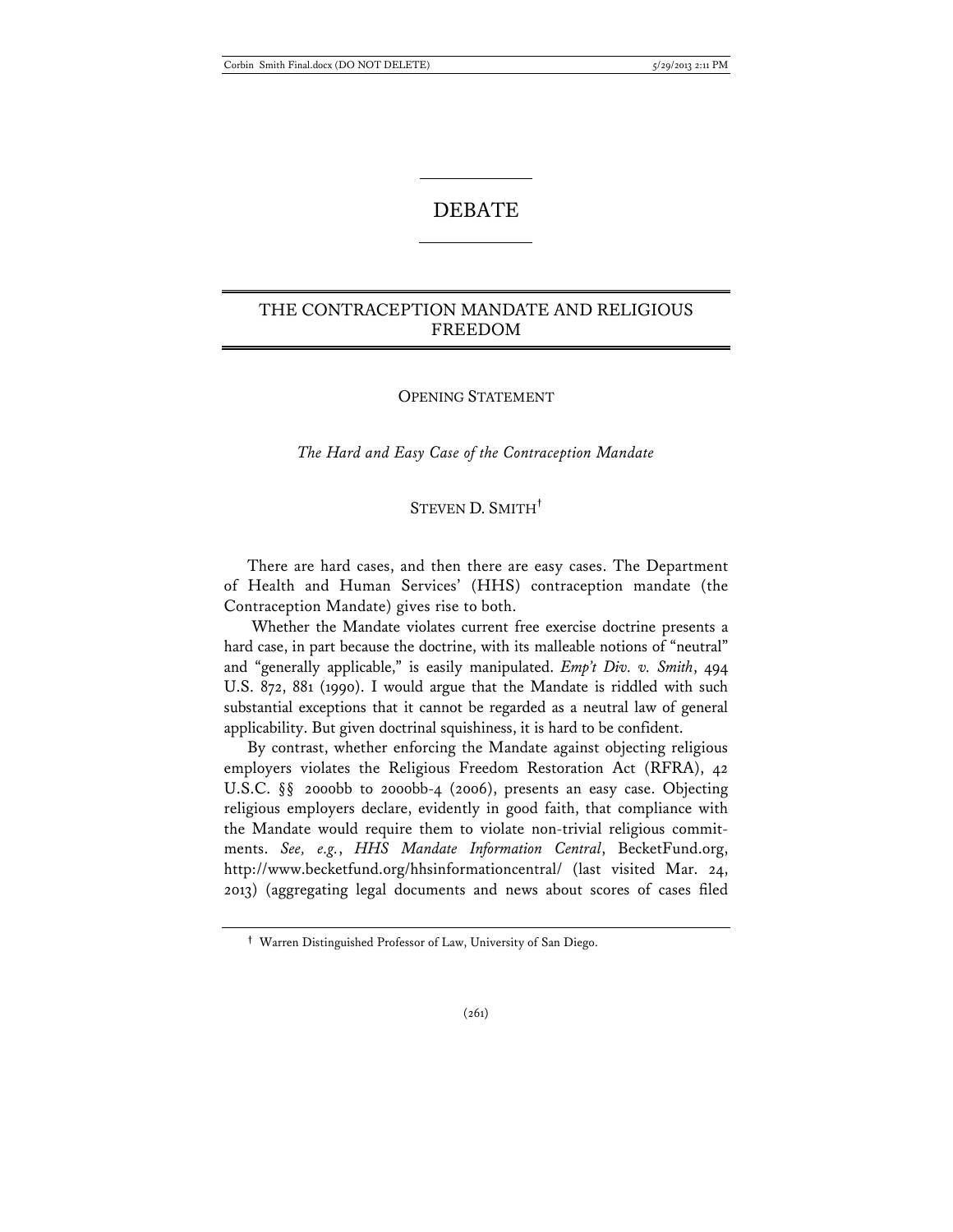against the Mandate). By demanding compliance, therefore, the Mandate substantially burdens their exercise of religion. But RFRA prohibits the federal government from imposing such burdens unless the government has a compelling interest that cannot be achieved by less restrictive means. Although there is no metric for measuring the strength of asserted government interests, any claim that the government's interest is compelling is belied in this instance by the gaping exceptions the Mandate itself grants. *See* 26 U.S.C. § 4980H (2011 supp.) (small business exception), 42 U.S.C. § 18011 (2011 supp.) (grandfather exception). And even if the interest were compelling, critics have identified a variety of feasible, less restrictive ways in which that interest could be achieved. *See, e.g.*, Ed Whelan, *The HHS Contraception Mandate vs. RFRA—"Least Restrictive Means"*, Nat'l Rev. (Jan. 27, 2013), http://www.nationalreview.com/bench-memos/289534/hhs-contraceptionmandate-vs-rfra-least-restrictive-means-ed-whelan.

So then why do many competent lawyers argue for the opposite conclusion? In part the answer has to do with strength of motivations: many people ardently want the Mandate to be enforced, even (or could it be especially?) against religious employers. But something more complicated and interesting is also going on. Familiar arguments supporting the Mandate are palpably unpersuasive, I think, *if taken as arguments about the meaning or application of RFRA*. But those arguments are more substantial if they are taken as tacitly addressing a different question—*whether the American commitment to special protection for religious freedom ought to be maintained*. And as it happens, that latter question is increasingly a live one in the legal academy and in American politics.

Many people who argue that the Mandate does not violate RFRA can be better understood as contending, wittingly or unwittingly, that religion should not receive special, legal protection. And one reason why the Contraception Mandate controversy seems so important, even to religious believers (like myself) whose faith does not proscribe the use of contraceptives, is that the controversy is a contest in miniature over the fate and future of religious freedom in America.

Consider the argument over whether the Contraception Mandate burdens the religious exercise of objecting employers. If we were merely trying to apply RFRA in accordance with received understandings of what the free exercise of religion means, then two simple facts ought to be dispositive. First, Catholic and other religious employers *declare* that compliance with the Mandate would force them to violate non-trivial religious commitments. Second, these declarations seem to be *sincere*. These two facts do not mean, of course, that objectors will ultimately be excused from complying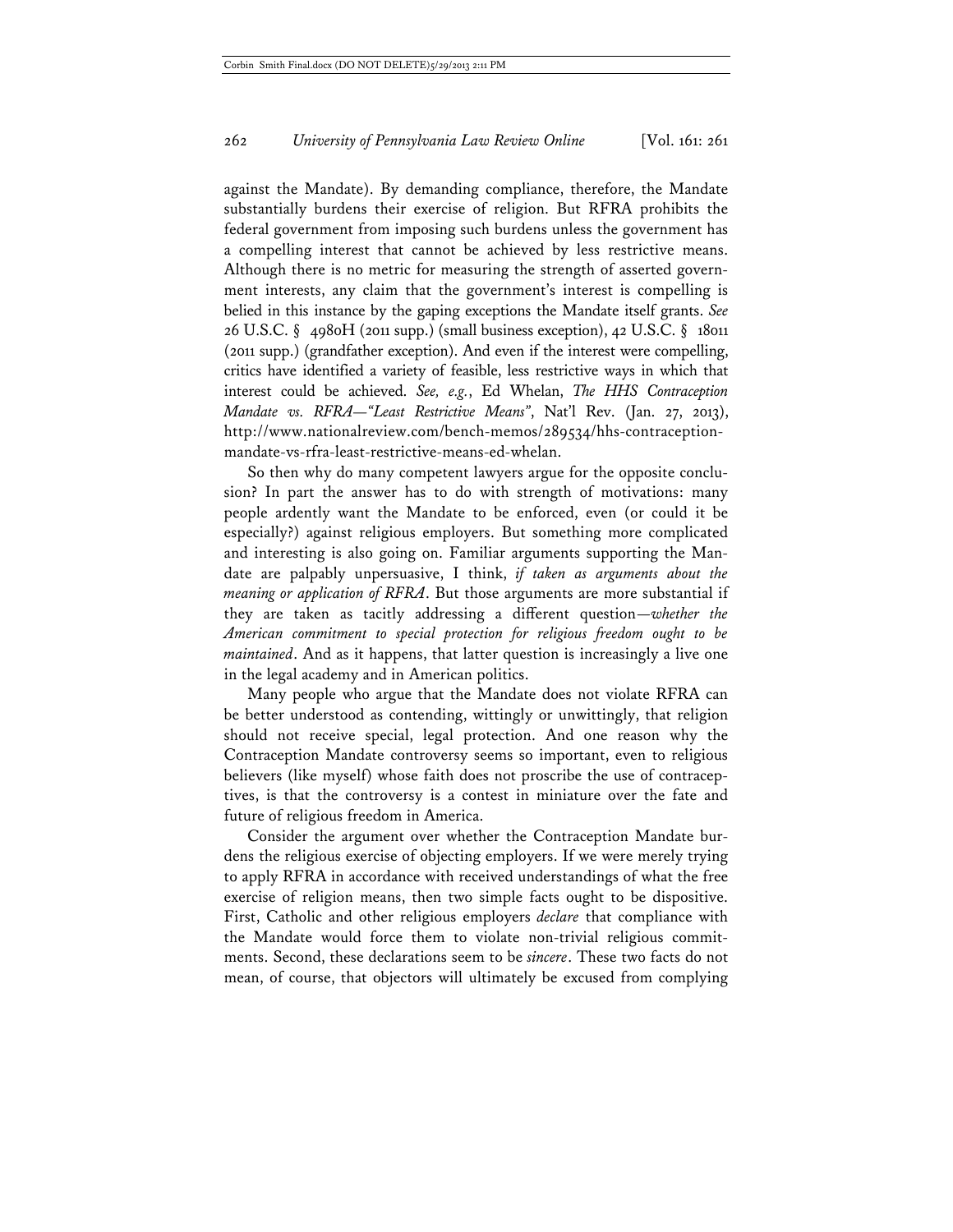with the law; there is still the "compelling interest" qualification. But the facts do establish that religious exercise has been substantially burdened.

In response, defenders of the Mandate could claim that the objecting employers are insincere. But that would be a tough argument to make, and most defenders do not rely on it. Instead they claim, in essence, that *the employers are mistaken* in their belief that compliance with the Mandate would violate their religious commitments. The bishops or university presidents or other employers may believe that providing insurance covering contraceptives (and in many employers' view, some abortifacients) would involve an impermissible "cooperation with evil," but in fact it wouldn't. *See* Robert T. Miller, *The HHS Mandate, Cooperation with Evil, and Coercion*, ThePublicDiscourse.com (Feb. 22, 2012), http://www. thepublicdiscourse.com/2012/02/4817/ (discussing the doctrine of "cooperation with evil" and the Mandate). Or the employers may think that providing such insurance would unacceptably compromise their Christian witness; but, again, they are wrong.

With the respect to the question of RFRA's meaning and application, however, such arguments wholly miss the mark. To be sure, Catholics (and others) properly debate whether Catholic doctrines regarding "cooperation with evil" forbid Catholic employers to provide insurance covering contraceptives. In like manner, people both inside and outside a religious institution may debate whether some action—such as providing insurance that covers contraceptives—would compromise the institution's religious witness. These are important debates, but in applying RFRA, they should be irrelevant. What matters, *under both the Free Exercise Clause and RFRA,* is whether a person—or in this case an employer—*sincerely believes* that compliance with the Mandate would violate religious duties. Conversely, arguments that a believer is mistaken in sincerely supposing that his or her religion forbids something have long and properly been deemed incompatible with any serious respect for the free exercise of religion. Thus, when Eddie Thomas concluded that working in the production of munitions was forbidden by his religion, even fellow Jehovah's Witnesses could doubt that Thomas had correctly understood his own faith. But it was not a court's job, the Supreme Court observed, "to inquire whether [Thomas] or his fellow worker more correctly perceived the commands of their common faith." What mattered was that Thomas *sincerely believed* his religion prohibited him from working in munitions. Thomas v. Review Bd., 450 U.S. 707, 716 (1981).

No other position is compatible with a meaningful commitment to religious freedom. After all, during the centuries in which heresy and apostasy laws were enforced, a central premise for such repression was precisely that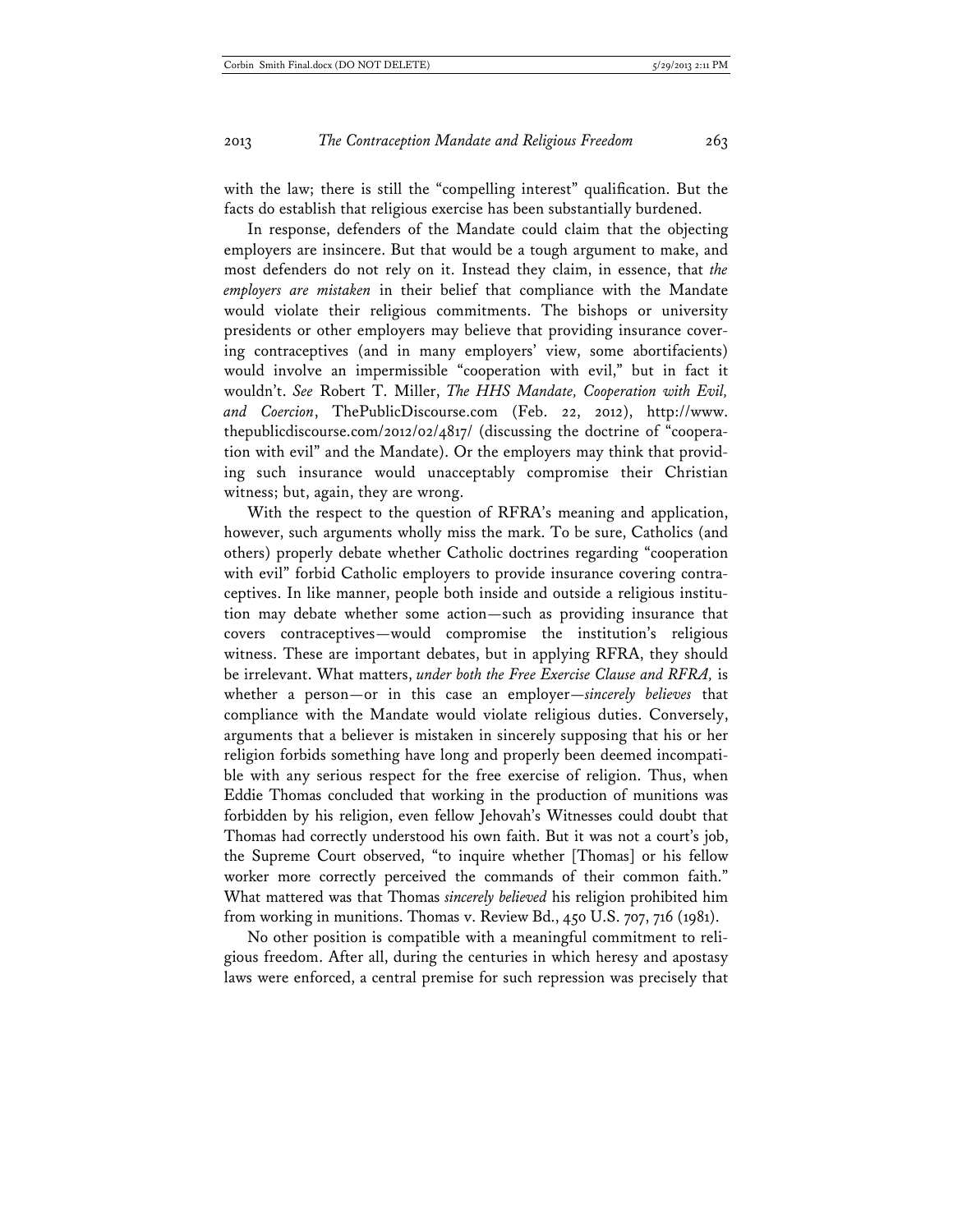those prosecuted for such transgressions were mistaken—perhaps willfully mistaken—about their own religion: that is why these laws were enforced only against persons deemed to be (deviant) Christians, not against Jews or others who had never been Christian. *See* Brian Tierney, *Religious Rights: An Historical Perspective*, *in* Religious Human Rights in Global Perspective 17, 25-26, 30-33 (John Witte, Jr. & Johan D. van der Vyver eds. 1996). By contrast, modern commitments to religious freedom necessarily relinquished this premise, embracing instead the idea that persons or associations can determine for themselves what they believe, and that it is no business of the state (or the courts) to correct their supposed errors. In seeking to subject employers' religious beliefs to critical examination and rejection, and on that basis denying that their religious exercise is burdened (even if the employers sincerely *believe* it is), advocates of the Mandate to that extent revert to the medieval premise that the more modern commitment to religious freedom sought to repudiate.

Professor Caroline Corbin engages in a variant of this kind of reasoning when she makes much of survey evidence indicating that most American Catholics do not believe the use of artificial contraceptives is morally wrong, and that most Catholic women actually use contraceptives. These facts may be of interest to sociologists, for example, or church leaders (and also, of course, to political strategists). But what exactly is their relevance *for free exercise purposes*? Corbin claims, it seems, that what counts as Catholic belief or teaching should be determined not by what church authorities teach but rather by what a majority of Catholics believe. *See* Caroline Mala Corbin, *The Contraception Mandate*, 107 Nw. U. L. Rev. Colloquy 151, 156-57 (2012). So Catholic employers are not burdened by the Mandate because Catholicism does not actually oppose contraception; its leaders only *think* it does.

As an argument about the meaning and application of RFRA, this contention commits the same error just considered, and then compounds the error. Thus, Corbin's majoritarian argument in effect tells Catholic employers (and Catholic bishops and theologians) that they are mistaken about their own doctrines. They *believe* Catholic teaching opposes contraceptives but in fact (under Corbin's majoritarian criterion) it doesn't. Even Catholics who disagree with their church about contraception might easily spot the error here: it is entirely possible for an individual Catholic to believe that the church is mistaken on some teaching while acknowledging that this *is* the church's teaching (just as it is possible for you or me to think that the Supreme Court got some decision badly wrong while acknowledging that this *was* the Court's decision and that the Court had the authority to make it). But Corbin's argument does not merely tell Catholic objectors to the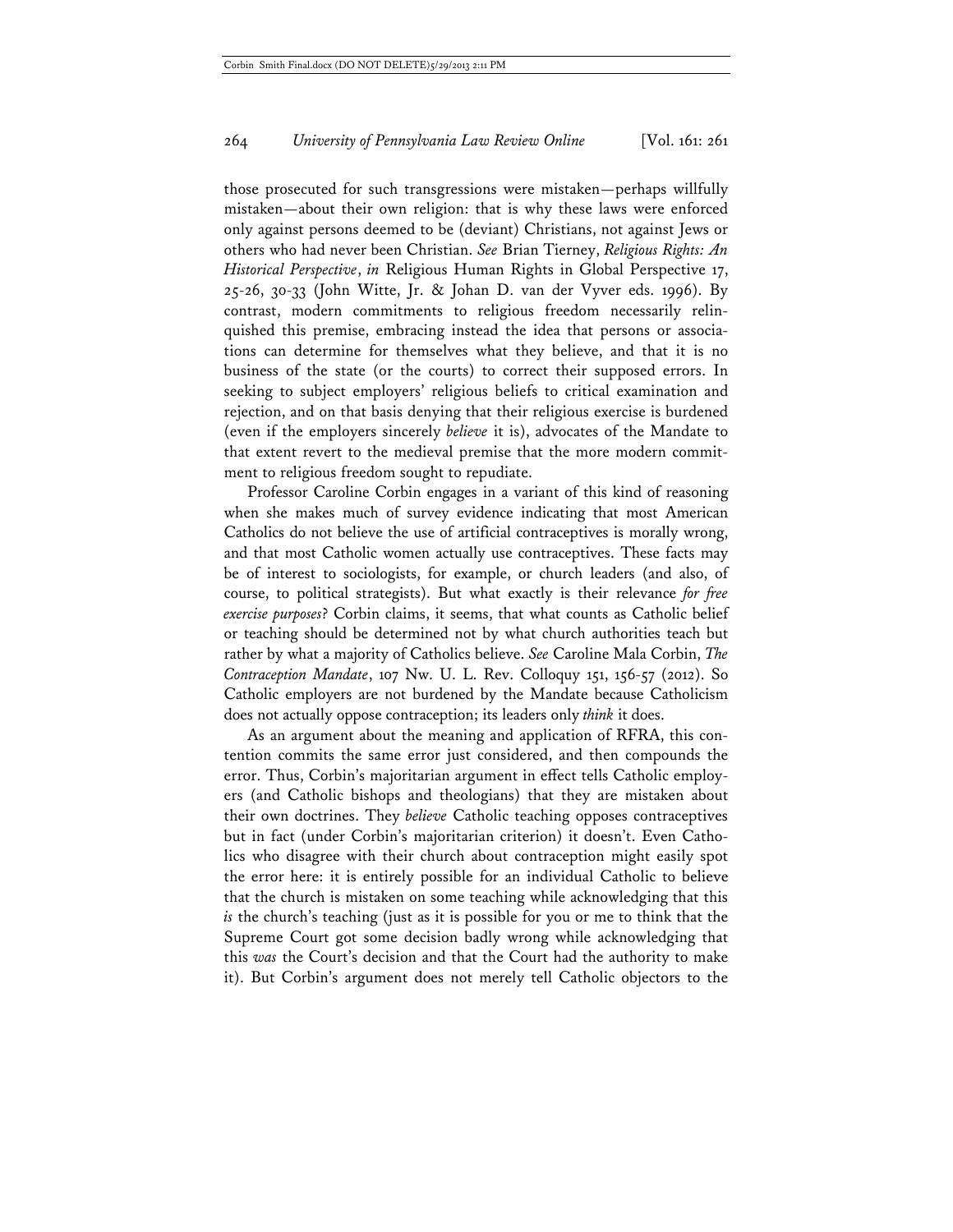Mandate that their *beliefs* about Catholic doctrine are mistaken; it attempts to redefine *the church itself* from the outside. After all, the Roman Catholic Church is and always has been a hierarchical church; its doctrines have never been determined by simply polling the membership. Corbin's argument, however, would in essence take authority to pronounce doctrine away from bishops and church councils and transfer that authority to the laity.

There have, of course, been plenty of historical instances of secular rulers telling churches not only what their doctrines shall be but how those doctrines are to be formulated and who gets to do the formulating. Corbin's approach resonates with that precedent. So hers is not an impossible position to hold; it is merely incompatible with any serious respect for religious freedom, or at least for any freedom that extends to religion's associational or institutional dimension.

Consider one final example. Objecting employers argue that even if the government believes there is a compelling interest in ensuring that women have insurance covering contraceptives, the government could achieve that interest in ways "less restrictive" of religious exercise. Edward Whelan, *The HHS Contraception Mandate vs. The Religious Freedom Restoration Act*, 87 Notre Dame L. Rev. 2179, 2186 (2012). One obvious and "less restrictive means" would be for government itself to pay for the coverage instead of forcing other people to pay for it. *See id.* Purporting to respond to this point, the Issue Brief of the American Constitution Society asserts that "a religious person's right to an exemption does not include the right to demand that the government pay for the exemption. The government may do this if it chooses, but it is not constitutionally required to do so." Frederick Mark Gedicks, Am. Constitution Soc'y for Law & Policy, With Religious Liberty for All: A Defense of the Affordable Care Act's Contraception Coverage Mandate 17 (2012), *available at* http://www.acslaw.org/sites/ default/files/Gedicks\_-\_With\_Religious\_Liberty\_for\_All\_1.pdf.

This assertion mischaracterizes the employers' argument; it is also wholly unresponsive to that argument, and to the law as Congress enacted it. The employers are emphatically *not* "demand[ing] that government pay for" contraceptive coverage—or that anyone else pay for it. They are merely arguing that, under RFRA, and given their religious objections, they themselves should not be required to pay for the coverage, and to that end are pointing out a fact that RFRA itself makes centrally relevant—that there are "less restrictive means" of achieving the government's objective. 42 U.S.C. § 2000bb-1(b) (2006). If RFRA's requirement could be defeated merely by recharacterizing arguments about "less restrictive means," as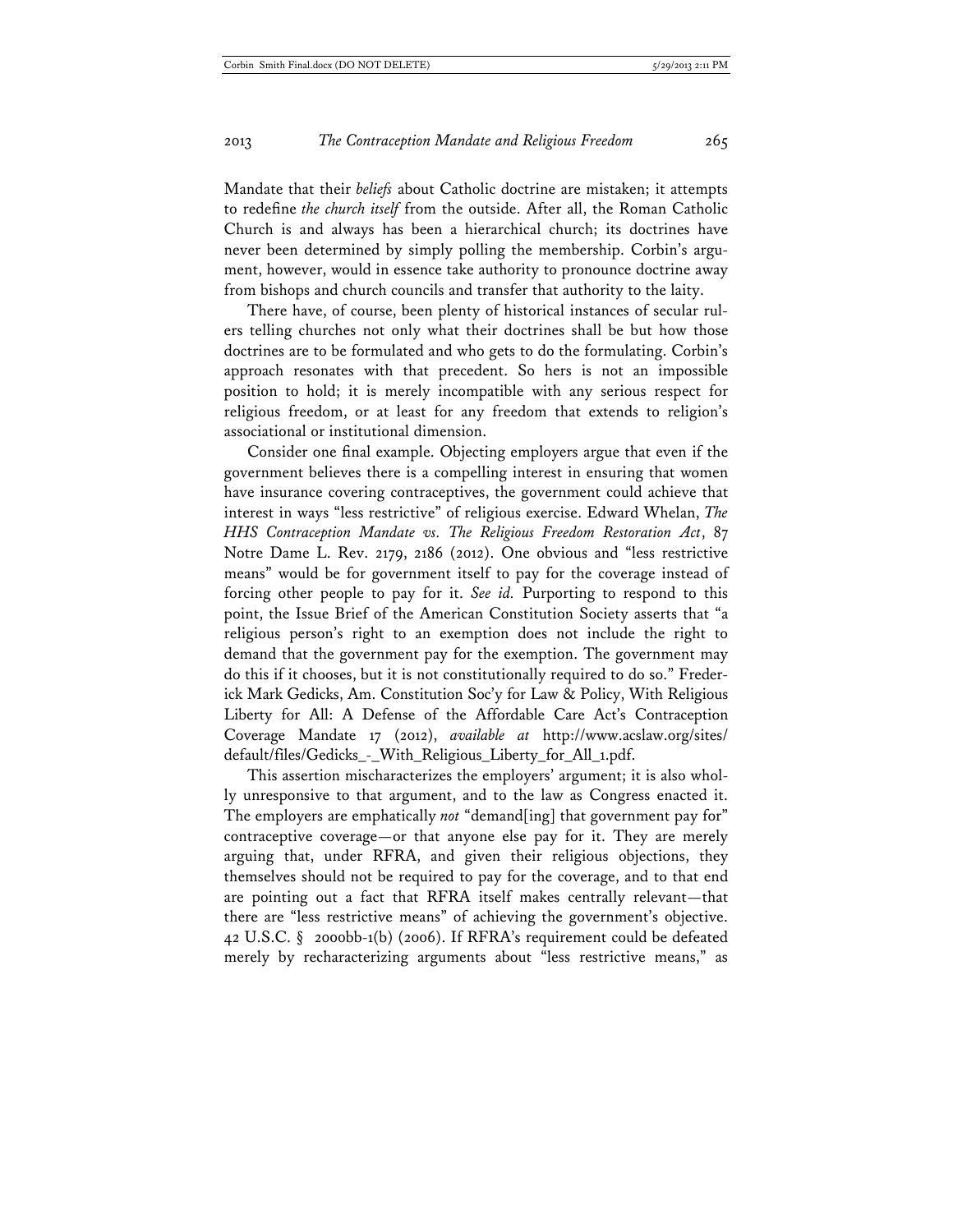demands that government affirmatively act in some way, the statutory requirement would in effect be read out of the law.

Which may be the real point. The Issue Brief's argument resonates with a familiar position that would refuse (or at least refuse to *mandate*) any affirmative accommodation of religion: government should not persecute or discriminate against religion; but so long as government acts for legitimate reasons or interests, it need not go to any trouble or expense in order to accommodate religious believers.

This is a perfectly familiar and respectable position, shared by many scholars, judges, and government officials. But it is emphatically *not* the position of RFRA, which explicitly commands affirmative accommodation of religion (subject, once again, to the "compelling interest" and "less restrictive means" requirements). *See* 42 U.S.C. §2000bb-1(b). That is why the Issue Brief's contention is at the same time entirely off the mark *as an interpretation of RFRA* but potentially appealing if taken as a stand-alone proposition.

I have suggested that the Contraception Mandate presents an easy case under RFRA: enforcement of the Mandate against objecting religious employers would violate the statute. Contrary arguments typically do not really engage the statute so much as evade or tacitly reject it. Their rhetorical force comes not from the statute, with its deliberate policy favoring affirmative accommodation of religious exercise, but rather from a different position that opposes any such accommodation.

As it happens, that anti-accommodationist position increasingly finds favor with legal academics. Why should religion be singled out for special constitutional treatment? (Or at least for special *favorable* treatment: those same academics are typically happy enough with special restrictions that prohibit government from subsidizing or endorsing religion in the way it subsidizes and endorses other interests and views.) Douglas Laycock reports that "scholars from all points on the spectrum now question whether there is any modern justification for religious liberty." Douglas Laycock, *Sex, Atheism, and the Free Exercise of Religion*, 88 U. Det. Mercy L. Rev. 407, 423 (2011). A similar position was evident in the Obama Administration's stance in the recent *Hosanna-Tabor* case, in which the Solicitor General argued, unsuccessfully, against giving religious institutions any special, constitutional right to select their ministerial employees on the basis of their religious doctrines and commitments.

Whether the nation's long standing commitment to special protection for religious freedom should now be discarded presents a major historic decision that is likely to become even more conspicuously contested in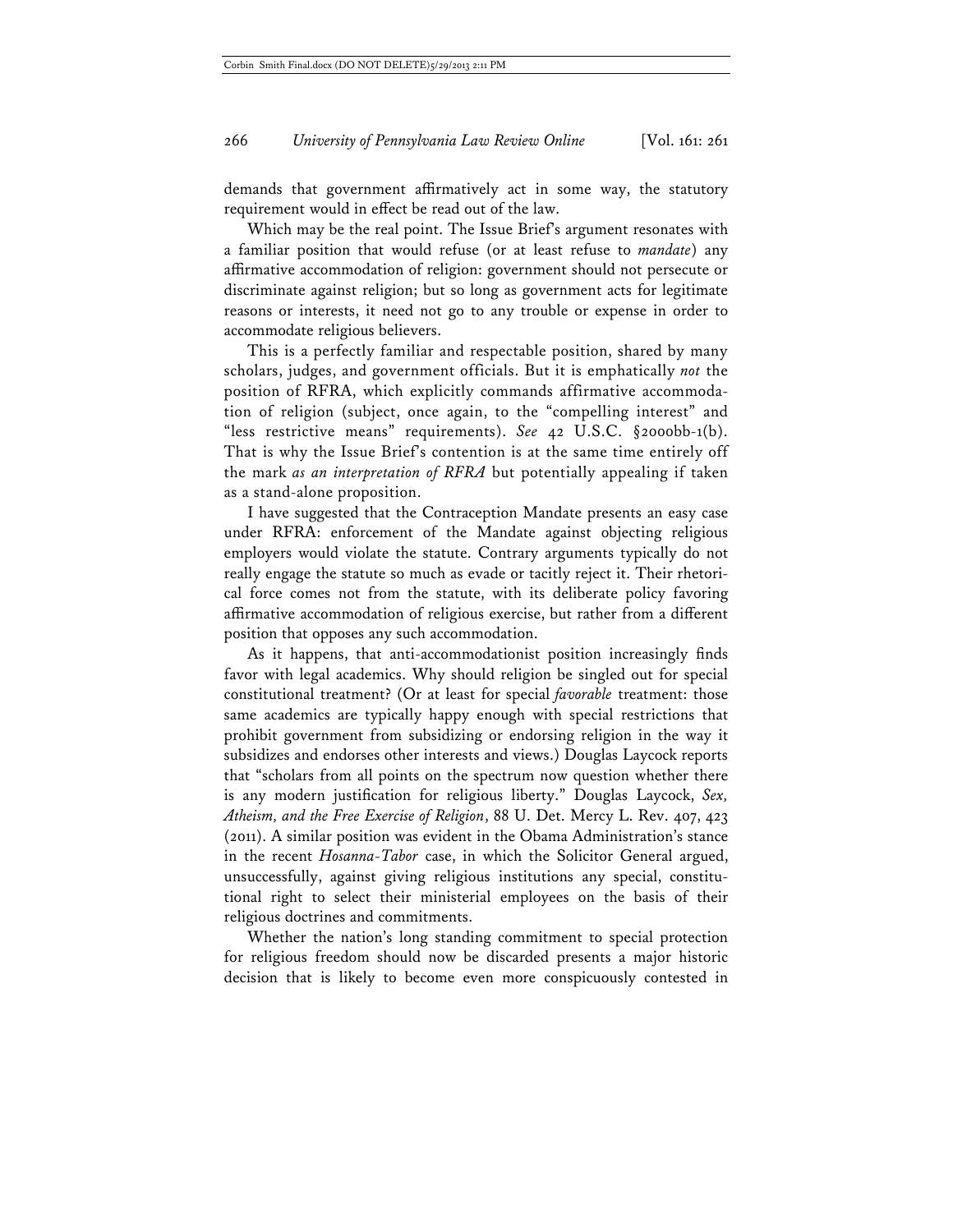coming years. *See generally* Steven D. Smith, The Rise and Decline of American Religious Freedom (forthcoming Harvard University Press 2013). Substantial, good faith arguments can be made on both sides, I think. But that decision is not one that courts considering challenges to the Contraception Mandate should take upon themselves.

The question for them is whether the Contraception Mandate, as applied to objecting religious employers, violates a statute that Congress enacted and the President signed into law. And *that* question, as I have argued, presents an easy case.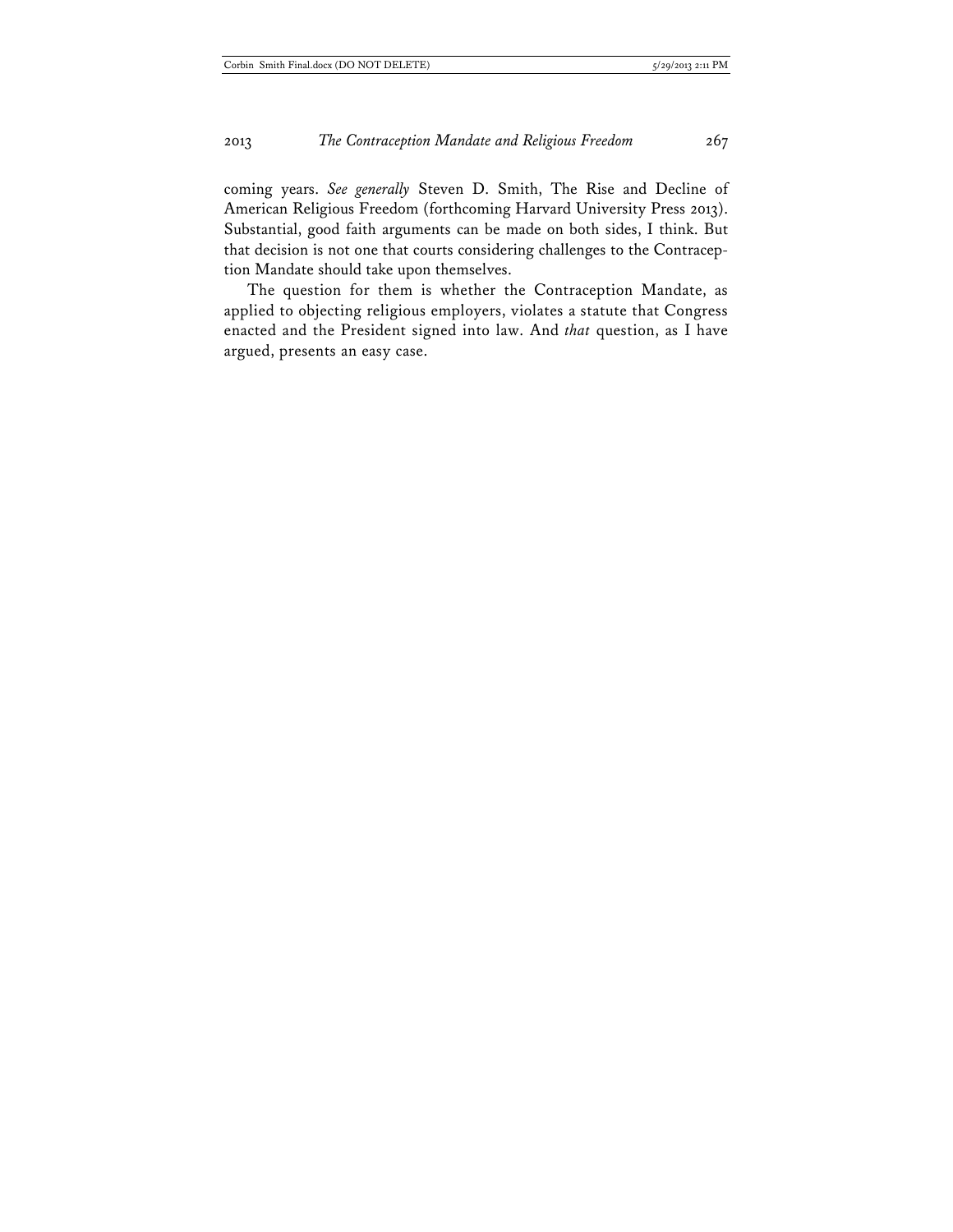#### REBUTTAL

# *Two Easy Cases: Nonprofit and For-profit Corporate Challenges to the Contraception Mandate*

## CAROLINE MALA CORBIN†

Preventive health care just got a lot more accessible. Under the Patient Protection and Affordable Care Act, health insurance plans must now offer a range of preventive services without demanding any kind of copayment, coinsurance, or deductible. Children can receive free vaccinations; adults can receive free cancer screenings; and women can receive free contraception. This last requirement, often called "the Contraception Mandate," has led to a flurry of lawsuits by religiously affiliated employers. These employers argue that their religion condemns the use of artificial birth control, and that by making them include these drugs in the plans they provide to employees, the government is forcing them to violate their religious beliefs. These plaintiffs claim the Mandate "substantially burdens" their "religious exercise" and violates the Religious Freedom Restoration Act (RFRA). 42 U.S.C. § 2000bb-1 (2006). It does not.**<sup>1</sup>**

Before explaining why the Contraception Mandate does not impose a substantial burden on anyone's religious conscience, and in any event passes strict scrutiny, I would like to make a few clarifications about the Mandate's scope. First, it does not apply to houses of worship or other "religious employers" as defined by the IRS. Thus, churches, synagogues, and mosques are completely exempt. Second, religiously affiliated nonprofits do not have to pay for contraception or even include it in their health care plans. Instead, their insurance provider (or, if they are self-insured, an independent provider working with a third-party administrator) will provide and pay for a separate policy. Finally, the plaintiffs in these cases are not individuals, but large organizations, nonprofit and for-profit, whose employees do not necessarily share their faith or beliefs.

**<sup>†</sup>** Associate Professor of Law, University of Miami Law School.

**<sup>1</sup>** My recent essay, *The Contraception Mandate,* 107 NW. U. L. REV. COLL. 151 (2012), provides supporting citations for many of the arguments presented here. It also addresses the constitutionality of the Mandate.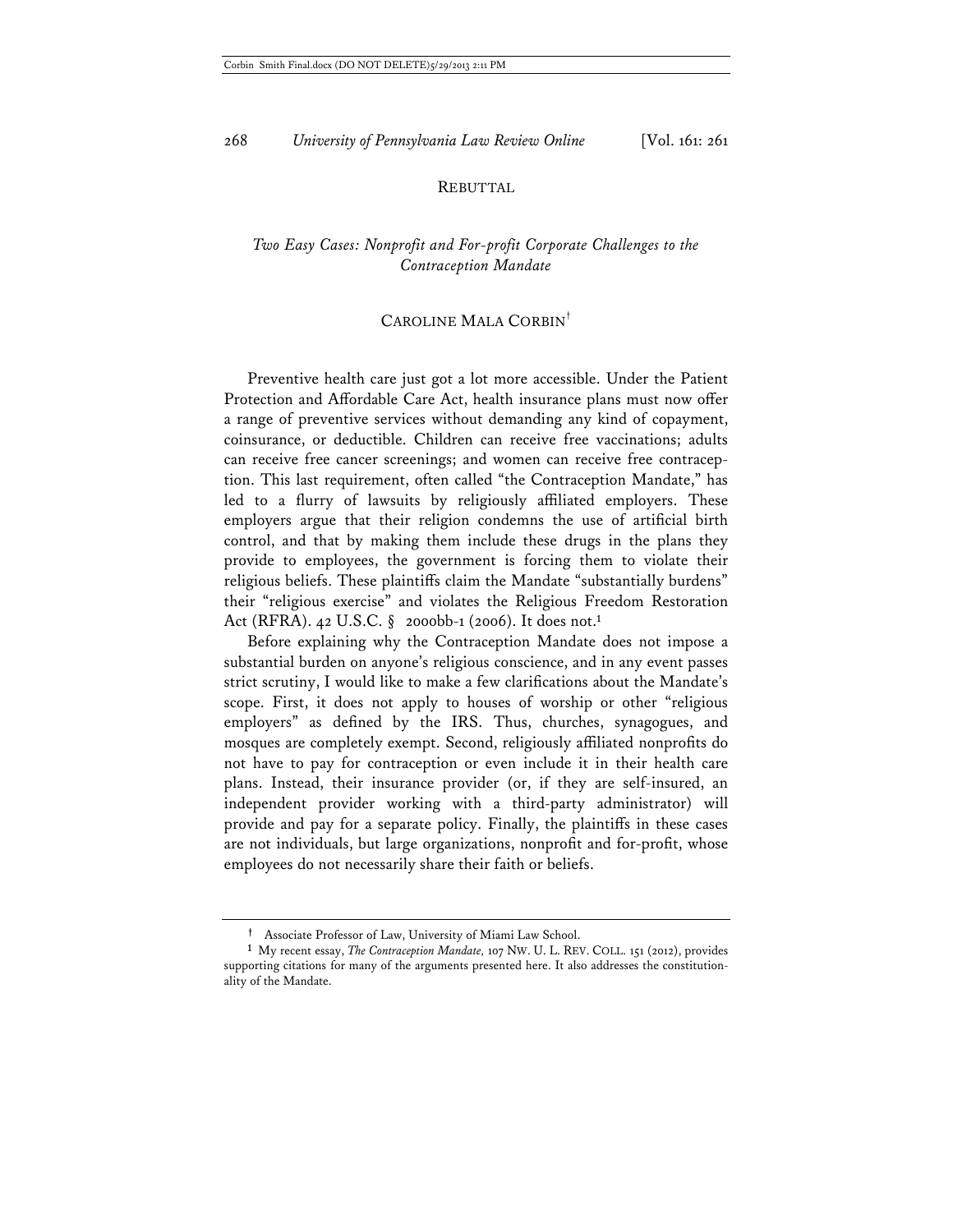#### *I. SUBSTANTIAL BURDEN ON RELIGIOUS EXERCISE*

In order to support a claim under RFRA, an employer must establish that the Mandate imposes a substantial religious burden. *See id.* According to Professor Smith, to meet this requirement, all plaintiffs ought to have to do is assert—sincerely—that a law substantially burdens their religious conscience. Thus, once a Catholic institution argues, sincerely, that it is an affront to conscience to offer contraception as part of its employees' health care package because it coerces the endorsement and facilitation of religiously proscribed conduct, the organization or corporation must be exempt from the Mandate unless the Mandate passes strict scrutiny. *See supra* at 262. Professor Smith argues that to subject the entities' claims to any kind of scrutiny reveals a hidden agenda to eliminate religious accommodations and revives the medieval practice of the government rather than the church dictating the content of religious doctrine. *See supra* at 263.

The first problem with Professor's Smith deferential approach to the "substantial burden" inquiry is that most RFRA claims here are brought by institutions, not individuals. When an individual says, this act burdens my Catholic conscience, we clearly know whose conscience is at issue. But when an institution says, this act burdens our Catholic conscience, that clarity is lacking. Is it the institution's conscience? If so, do institutions even have a conscience in the way that real people do? If the argument is that the institutional conscience embodies, represents, or stands in for the individual consciences of its members, then it might be worth investigating members' view of the matter.

Polls indicate that the vast majority of American Catholics neither oppose contraception nor find its use inconsistent with being "a good Catholic." *See, e.g., CBS News Poll, Apr. 2011*, The Roper Center at the University of Connecticut (Mar. 2011), http://www.ropercenter.uconn.edu/ data\_access/ipoll/ipoll.html In fact, almost all sexually active Catholic women in the United States have relied on contraception at some point in their lives, and most Catholics want the Pope to drop the Church's official condemnation of it. *See* RACHEL K. JONES & JOERG DREWEKE, GUTTMACHER INST., COUNTERING CONVENTIONAL WISDOM: NEW EVIDENCE ON RELIGION AND CONTRACEPTIVE USE, at 4 (2011) available at http://www.guttmacher.org/pubs/Religion-and-Contraceptive-Use.pdf; *USA Today/CNN/Gallup Poll Results*, USA TODAY (May 20, 2005), http:// usatoday30.usatoday.com/news/polls/tables/live/2005-04-03-poll.htm. If most American Catholics have no religious objection to contraception and wish the Church would change its position, then it is hard to see how making contraception available violates their conscience.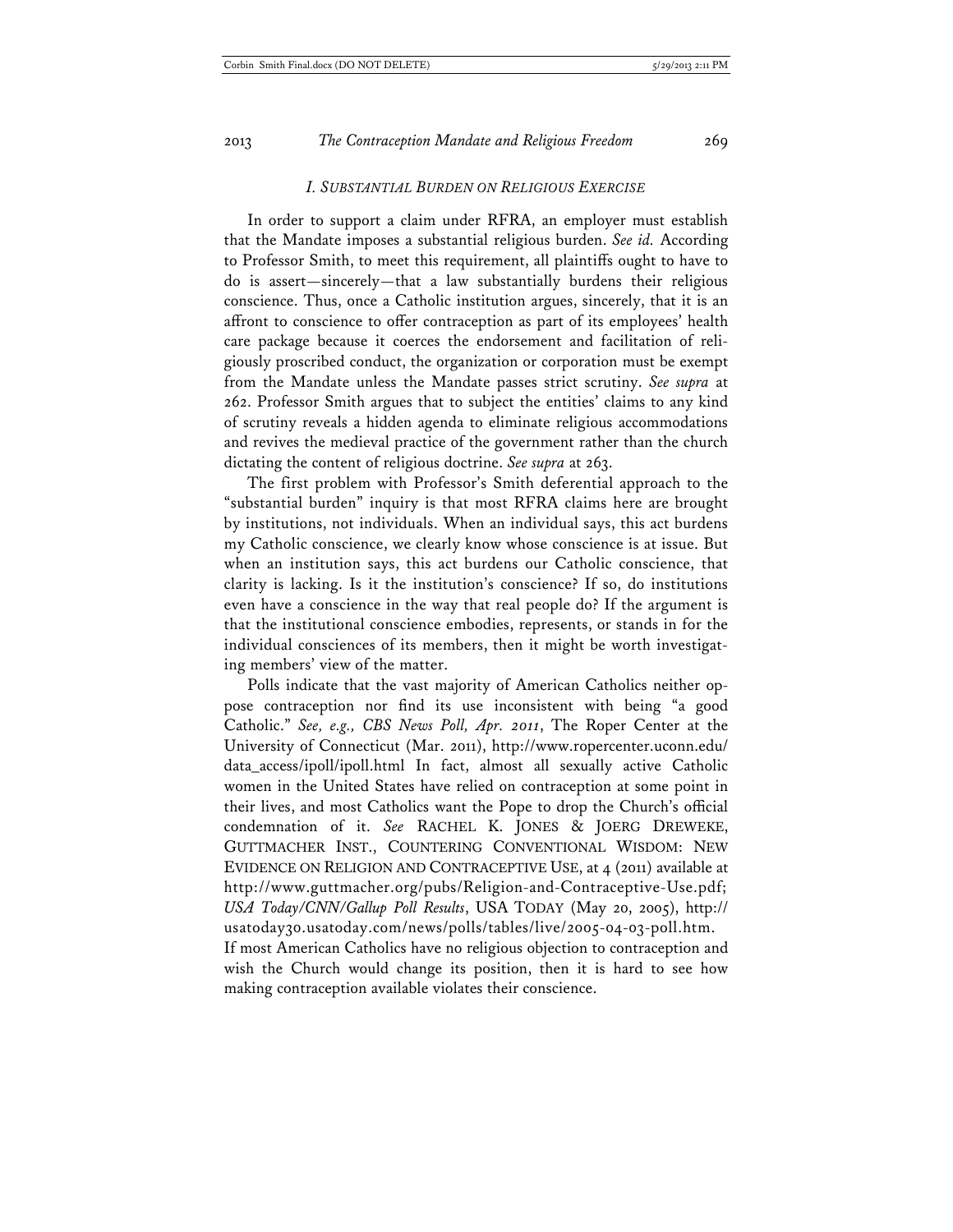Professor Smith sees this argument as beside the point, given that official church doctrine condemns artificial birth control, and as highly problematic, since it encourages the state to make pronouncements about the internal doctrine of a church, something the state has no business doing. But it is not beside the point: before the state grants a religious accommodation that will impose on others, it has an obligation to ensure that people's consciences are actually substantially burdened.

As for Professor's Smith worry that this inquiry will necessarily require the state to rule on theological questions beyond its institutional competence, his concern is not entirely misplaced. Indeed, the Supreme Court abandoned the substantial burden test for Free Exercise Clause claims in large part because the Court did not want to have to decide whether a religious burden was slight or substantial, sincere or insincere. *See, e.g.*, *Employment Div. v. Smith*, 494 U.S. 872, 886-87 (1990) (wondering "what principle of law or logic [could] be brought to bear to contradict a believer's assertion that a particular act is 'central' to his faith"). Professor Smith believes this risk can be averted if the state automatically defers to church leadership as to what constitutes a substantial burden. Here, he argues, the Catholic Church condemns contraception, and it is official, Vatican policy that should prevail when analyzing whether a Catholic institution has been substantially burdened. *See supra* at 264-65. What this approach masks, however, is that the state *must* inevitably make a decision about whose view of Catholic conscience should control: the leadership or the membership. Professor Smith might respond that when people join a hierarchal organization, they implicitly concede to the hierarchy's control of such matters. But what if the members of the organization disagree? What if, as is the case with American Catholics today, the members of the organization concede no such thing? *See* CNN & ORC, POLL 3 (2012), *available at* http://i2.cdn.turner.com/cnn/2012/images/02/16/rel2g.pdf. Should the state tell them they are wrong and ignore their perspective? In short, the clash between the majority membership and the minority leadership should at the least raise questions about whether the Mandate imposes a substantial burden on an institution's conscience.

It is even harder to sustain a RFRA conscience claim when the institution is a for-profit corporation that manufactures automobile lights, cabinet doors, or HVAC equipment (as some of the current plaintiffs do). To start, there is no indication in its legislative history or language that RFRA was ever meant to protect for-profit corporations. In addition, for-profit corporations are not First Amendment rights holders in the same way that actual people are. While the Supreme Court has held that corporate speech is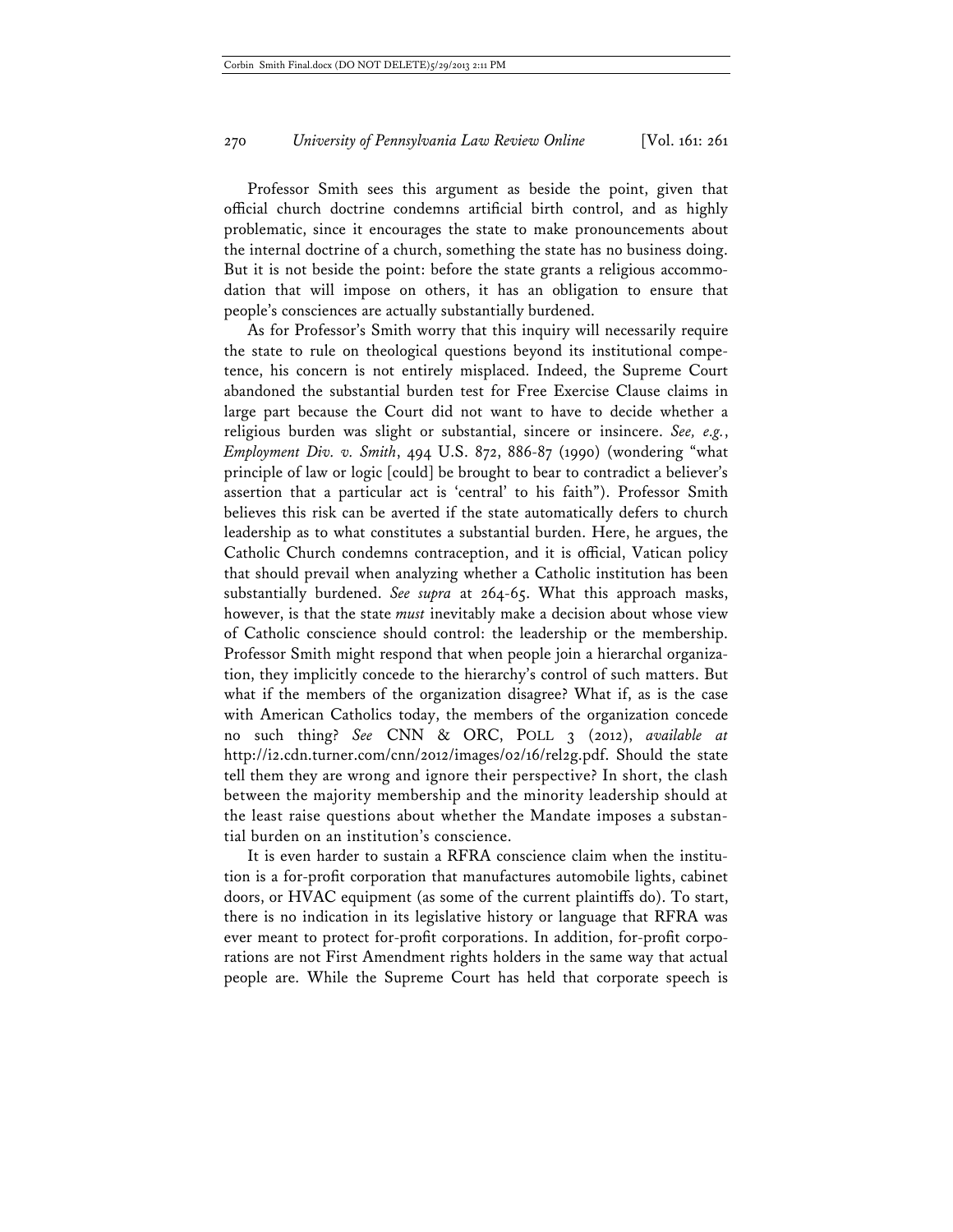protected by the Free Speech Clause in cases like *Citizens United*, they did so not because corporations have a right to speak, but because audiences have the right to hear all points of view, whatever their source. As for corporate freedom of association and corporate free exercise, the Supreme Court has summarily rejected the former in at least one case and never recognized the latter. It is not surprising then that RFRA did not contemplate protecting enterprises whose primary purpose is to earn a profit.

The second problem with Professor's Smith deferential approach to evaluating substantial burden is that even the most remote burdens must be accommodated if a law fails strict scrutiny. For example, if an institution considers it "cooperation with evil" to allow its employees to use their salary to purchase contraception, buy alcohol, or see a movie celebrating same-sex marriage, then we—according to Professor Smith—should defer to its sincere claims, and permit it to impose conditions on its employees' salaries unless laws that prohibit such conditions pass strict scrutiny. But exemptions do not occur in a vacuum. Not only are the religious rights of those who want an exemption implicated, but also the rights of those who are affected by an exemption (in this case, the employees). Deciding whether to grant a religious exemption involves a balancing act, and the calibration is off when employees' purchasing decisions can be considered a substantial burden on an employer's religious conscience.

Any burden on religious conscience created by the Contraception Mandate is similarly attenuated. No entity is forced to use, dispense, or except for for-profit corporations—pay for contraception. Indeed, under the latest compromise, religious nonprofits do not even have to cover contraception in their health care plans; instead, their health insurance company will offer a separate policy free of charge.

Nor is any entity being compelled to *endorse* contraception use. In analyzing endorsement in a case challenging a school voucher program, the Supreme Court held that no reasonable person would conclude the government was endorsing religion even though most of the government's voucher money went to religious schools and might well have been used to promote religious activities like prayer, or to provide theological education. Why? The money ended up in religious schools' coffers as a result of the genuine and independent choice of private individuals. Any endorsement of religion should be attributed to the individual who chooses a religious school, not to the government that created the voucher program. Likewise, here, any endorsement of contraception should be attributed to the individual employee who chooses to use it, not to the employer that provided the health insurance plan (or access to a third party's plan, in the case of nonprofits).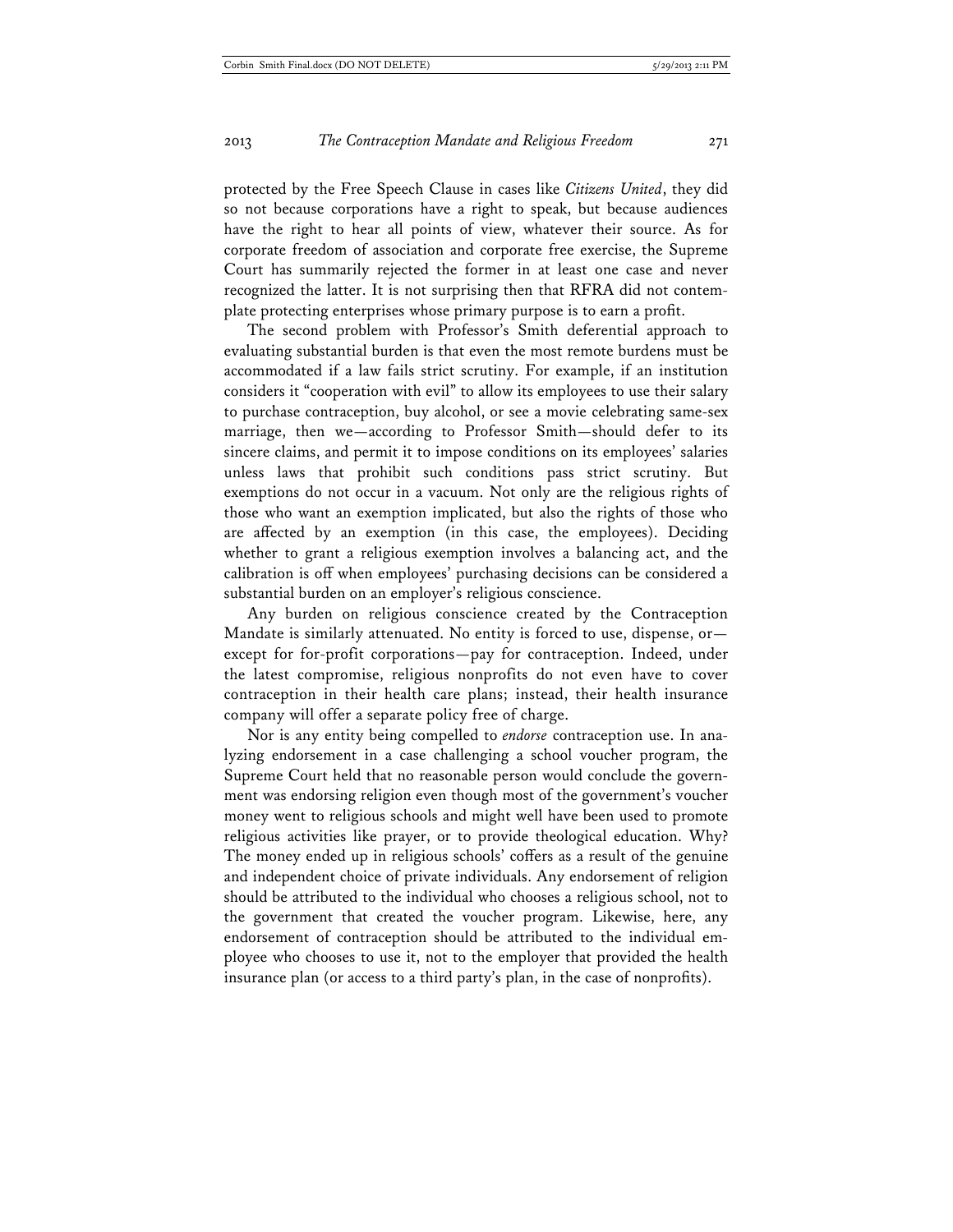Besides, reasonable people will understand that complying with a law does not always equal endorsement of that law, and particularly that providing government-mandated health care does not mean endorsement of every service offered. Because of state mandates, many Catholic institutions already include contraception in their health care plans, yet no reasonable person would conclude that the Vatican now supports contraception. This is especially true given that nothing impedes the religious entities from making their beliefs known. On the contrary, employers are free to declare their opposition.

Still, even if a reasonable person would understand that the religious employers are not endorsing contraception, perhaps the employers are facilitating its use by making contraception more affordable. But arguing that it imposes a substantial burden on religious exercise to make something more affordable via employees' compensation—whether it be by a larger salary or by a more comprehensive health care package—is simply too attenuated a claim to stand. After all, paying employees more than minimum wage also facilitates contraception use, yet no one would argue that religious employers should be exempt from minimum wage laws. In short, any facilitation simply does not rise to the level of a substantial burden on religious exercise.

### II. STRICT SCRUTINY

In any case, the Contraception Mandate passes RFRA's strict scrutiny requirement, as it advances several compelling state interests by means that are narrowly tailored. It is not difficult to come up with compelling reasons why working women who do not wish to become pregnant should have access to contraception. Nor is there a more narrowly tailored means of increasing access to contraception for women whose religiously affiliated employer provides health insurance.

The Mandate advances several compelling state interests. Promoting health is a compelling state interest, and increasing access to contraception improves women's health and leads to healthier pregnancies since women with planned pregnancies are more likely to seek prenatal care. Promoting women's bodily integrity and women's equality are also compelling state interests, and as legions of commentators have noted, without the ability to control whether and when to have children, women could not participate as equal citizens in the social, economic, and political life of the nation. Finally, the state has a compelling interest in combatting sex discrimination in the provision of health care benefits—the likely consequence of health insurance plans that covers men's basic needs but not women's. The fact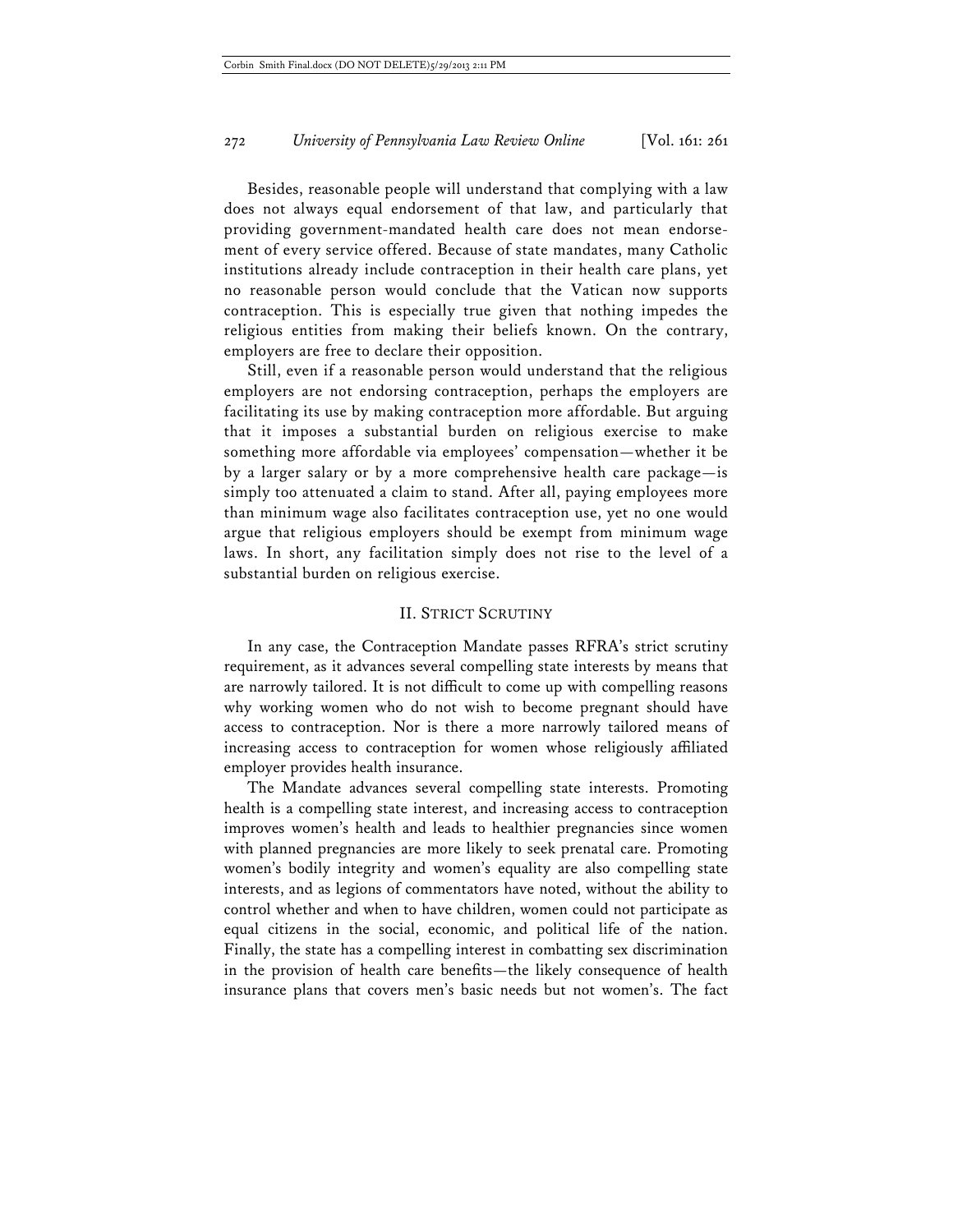that there are exceptions to the law—which are available to religious and nonreligious employers alike—does not negate the importance of women's well-being, personal autonomy, and equality.

Professor Smith, however, suggests that the law is not narrowly tailored and therefore fails strict scrutiny because the government could achieve its goals by alternate means, namely, by directly providing or subsidizing contraception. But imagine a medical practice that refuses to see Hispanic patients, or an employer who provides insurance covering cancer screenings for white employees but not Asian ones. Now imagine that the medical practice or employer argues that a law banning race discrimination in places of public accommodation or the provision of employment benefits is not narrowly tailored because the government could provide the services/benefits instead. Such a claim would obviously fail, and Professor Smith's argument should fail as well.

### III. CONCLUSION

Professor Smith is no doubt correct that some who oppose exemptions to the Mandate oppose all religious accommodations. Yet, one can support exemptions for religious individuals and still conclude that exemptions for large organizations challenging the Contraception Mandate are inappropriate. Indeed, for those who care about individual conscience, it is important not to overlook the consciences of those employees who do not share the religious beliefs of their employers. "RFRA is a shield, not a sword . . . . It is not a means to force one's religious practices upon others." *O'Brien v. U.S. Dep't Health Human Servs.*, No. 4:12-476 (CEJ), 2012 WL 4481208, at \*6 (E.D. Mo. Sept. 28, 2012). Employees who work at religiously affiliated hospitals, schools, and charities, or at factories and stores with religious management, may have their own moral and religious reasons for limiting their family size. As the Supreme Court has said in regard to another social welfare program (social security taxes), excusing religious employers "operates to impose the employer's religious faith on the employees." *United States v. Lee*, 455 U.S. 252, 253 (1982). The same would be true here.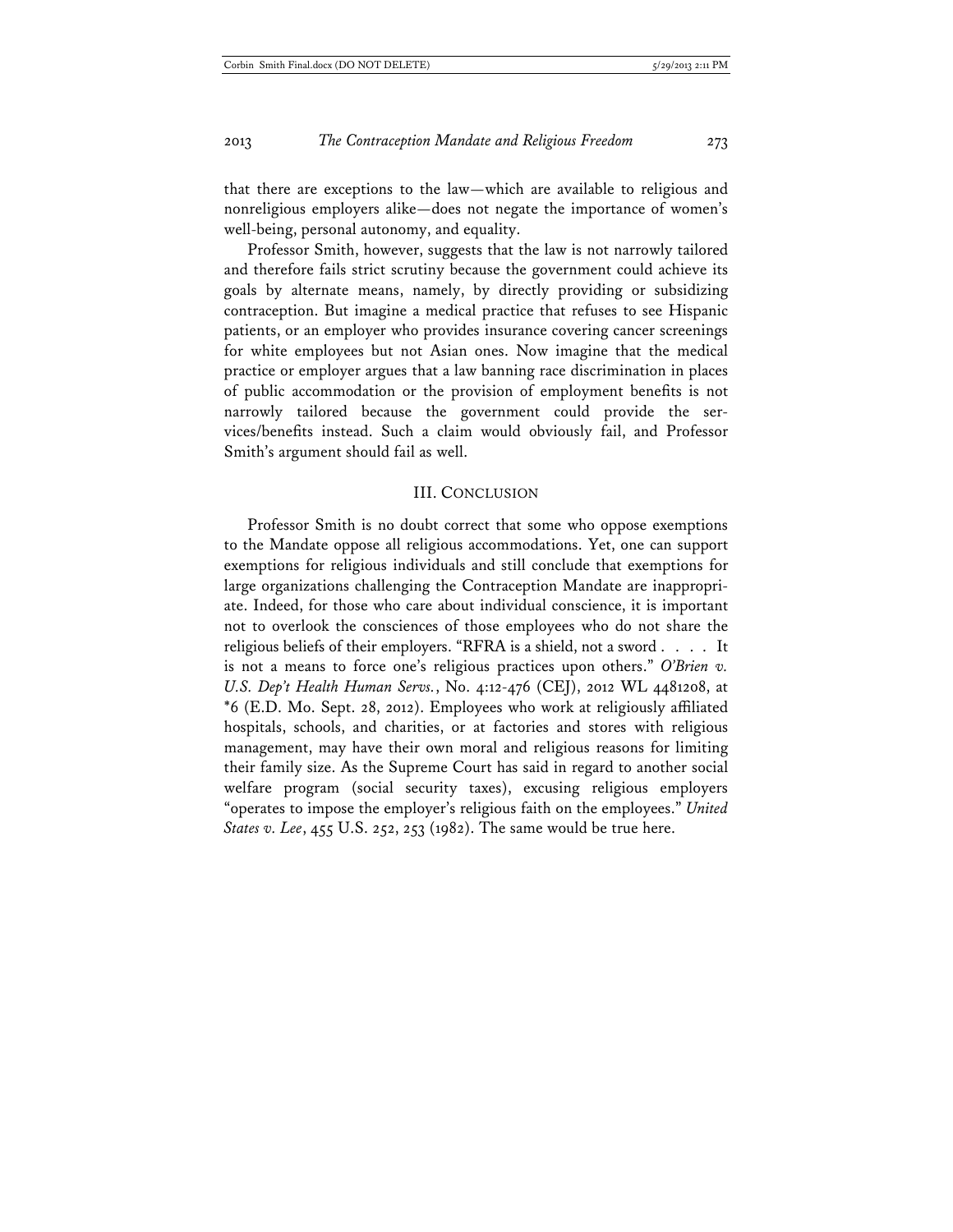## CLOSING STATEMENT

### *Free Exercise for* "*Large Organizations*"

#### STEVEN D. SMITH

 Readers will have noticed that the order of presentation in this brief debate seems to have flipped: Professor Corbin's ostensible response reads more like an opening statement—to which my ostensible opening statement reads like a response. The reason for this reversal, probably, is that Professor Corbin had already published a defense of the Mandate, which I cited and addressed in my opening statement, and her current submission largely repeats the arguments she previously made. Thus, Professor Corbin again claims that the Mandate does not substantially burden objecting employers' exercise of religion, even if they sincerely believe it requires them to violate non-trivial religious obligations. And she again claims that the Catholic position on contraception should be determined by survey data reporting the opinions of church members rather than by the church's official doctrine as expounded by church leaders. My own statement has already addressed these claims, and there seems little point in repeating the arguments. So instead I will try to clarify a couple of key points and then briefly address what seems to be a major division between us.

Professor Corbin understands me to maintain that in order to establish a burden on religious exercise, "all plaintiffs ought to have to do is assert sincerely—that a law substantially burdens their religious conscience." *Supra* at 269. Let me try to be a bit more precise. It would be more accurate to say that the law (meaning, in this instance, RFRA, as enacted by Congress and interpreted by the courts) gets to say *what counts as a burden*, but that *whether some particular legal requirement in fact imposes such a burden* depends on the actual religious commitments of those subjected to the requirement. So if I say, "It weighs on my conscience and offends my religion that our government permits abortions [or conducts drone strikes, or closes its borders, or whatever]," an apt answer would be, "Too bad. You may be perfectly sincere, but that is not what it means in our law to impose a 'burden' on religion." Conversely, if I report that a legal requirement to do *X* would force me to violate some sincere, substantial religious commitment that I hold, then my religious exercise *is* burdened, because that is the sort of imposition the law regards as a "burden." And if someone then contends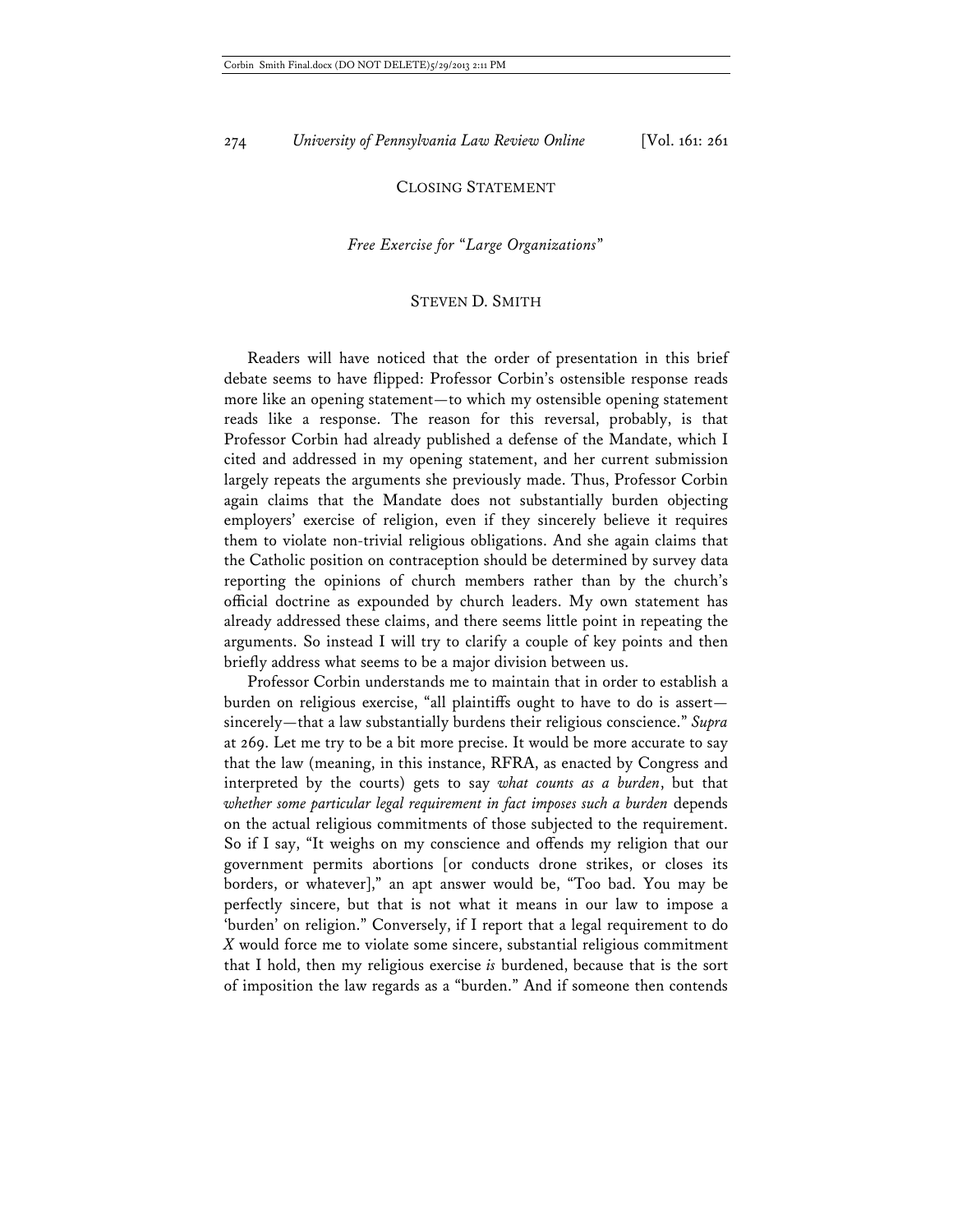that I am mistaken because I have misunderstood my own religion (which they think does not or should not *really* prohibit *X*), they might, in some sense, be correct—maybe my theological or scriptural understanding *is* flawed—but their contention also wholly misses the point. Religious freedom under our Constitution and laws means that no outsider—and certainly not the government—gets to tell me what my faith is, or what my faith does or does not prohibit.

The critic is even more off base if she contends that a legal requirement would not be burdensome *as measured by some other (religious or secular) standard or criteria*. And yet, in rejecting the employers' sincere claims of burden, this is precisely the position taken by Professor Corbin, and typically, by other Mandate supporters. The anomaly is perhaps most conspicuous in Professor Corbin's argument that because a taxpayer would not be deemed *under establishment clause doctrine* to endorse the religion of private schools that might receive public support through a voucher program, a Christian employer is mistaken if he sincerely claims, based on his *Christian faith*, that his Christian mission and witness would be compromised by providing insurance coverage that includes contraceptives or abortifacients. Professor Corbin's comparison and conclusion add up to a stark *non sequitur*.

All of this is not to say, of course, that religious objectors should automatically be excused from obeying a law so long as their objections are sincere. Under RFRA, religious exercise may be burdened if this is necessary to achieve a compelling interest that cannot be achieved through less restrictive means. Professor Corbin dislikes this "strict scrutiny" approach. She worries that many harmful practices might get legal protection under this test, and she gives as an example a hypothetical employer whose religion would be burdened if employees "use their salary to purchase contraception, buy alcohol, or see a movie celebrating same-sex marriage." *Supra* at 271.

The argument is reminiscent of Justice Scalia's "parade of horribles" in *Employment Division v. Smith*, offered to justify denying free exercise accommodation. *See* 494 U.S. 872, 888-89 (1990). But in enacting RFRA, Congress rejected that "parade of horribles" argumentation—and for good reason. For one thing, the horribles rarely materialize. Professor Corbin's hypothetical officious employer would likely have a hard time enticing qualified people into his employ: his freedom of religion does not mean that anybody has to work for him. And in any case, in enacting RFRA (with its explicit "compelling interest" provision), Congress evidently determined that the commitment to free exercise was worth the costs. In overtly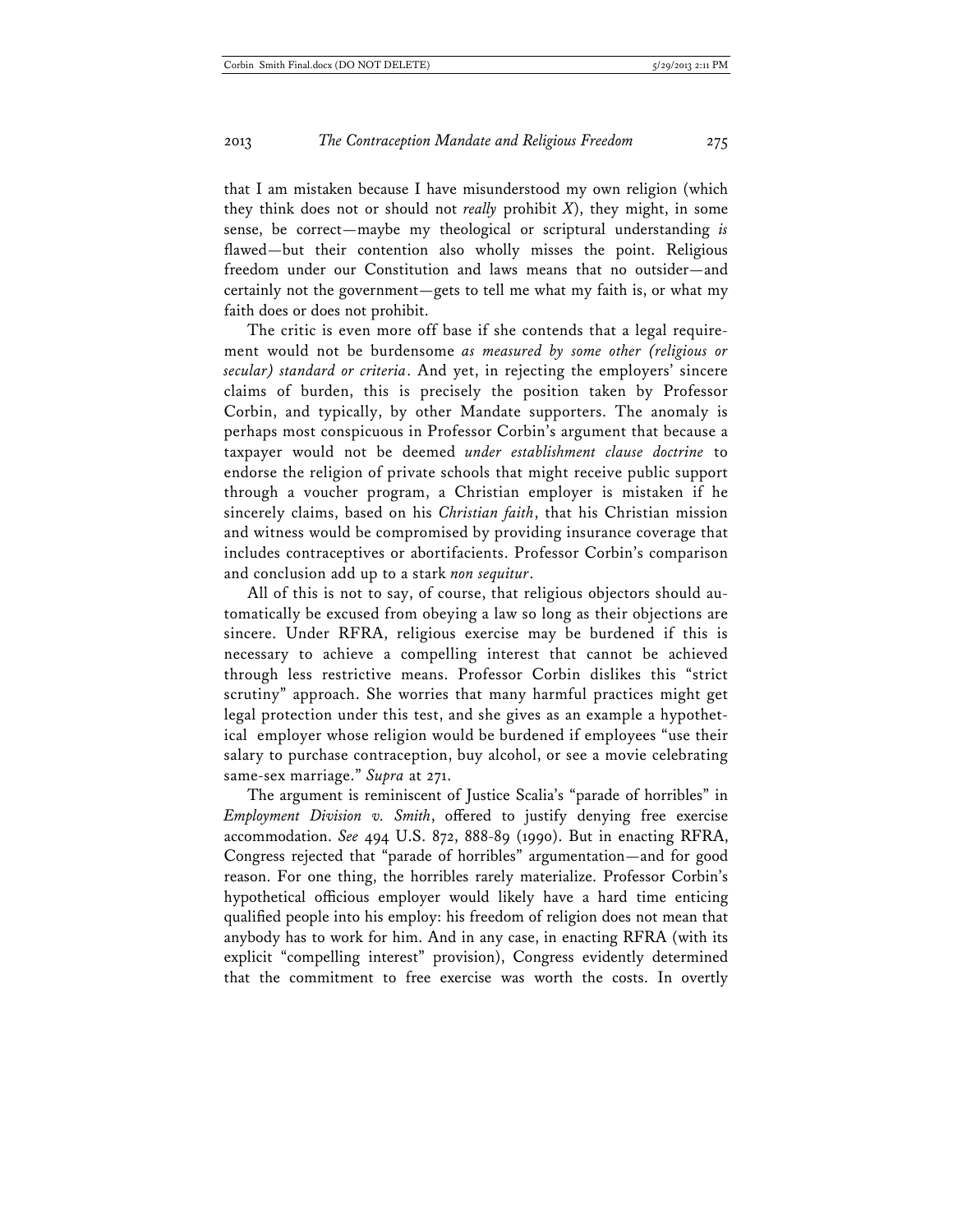opposing that compelling interest test, Professor Corbin obligingly corroborates the thesis of my opening statement: Mandate supporters are in reality arguing not so much *under* or *about* RFRA, but rather *against* it.

Perhaps Professor Corbin's and my most fundamental disagreement is revealed in her questioning whether freedom of religion should extend to institutions as well as individuals. Her reluctance to protect "institutions," or "large organizations," is evident from start to finish. "[O]ne can support exemptions for *religious individuals*," she says in closing, "and yet still conclude that exemptions for *large organizations* challenging the Mandate are inappropriate." *See supra* at 273 (emphasis added)*.*

On first look, this position may be appealing. After all, isn't it *people* who have consciences, and who elicit our concern—not "large organizations"?

On closer examination, though, Professor Corbin's position favoring free exercise protection for "religious individuals" but not for institutions fundamentally misconceives the real human concerns at stake and commits a central error that religious freedom is calculated to avoid. The manifest fact is that although some people's religion is purely private in character, many other peoples' religious commitments are more communal, leading them to form, or join, or join together in associations or institutions to which they attribute religious significance.

Sometimes, such institutions are necessary for carrying out the religion's mission of service to the world: Catholic hospitals would be an example. Sometimes the communal character of the commitment is even more essential—almost, we might say, metaphysical. Often, religious associations are not merely instances of individuals acting in concert in order to better further their own individual ends (as in a buying co-op, say, or a labor union). Rather, for these believers, the association itself—the communion may be at the heart of what religion is.

In this respect, a religious institution is not like a union—a musicians' union, maybe—but more like an orchestra. There are forms of music symphonies or concertos, for example—that simply cannot be performed by (as we might say) "musical individuals" acting on their own; this music can only come into being by musicians acting in concert, as a unit. Suppose someone were to propose that it is individual musicians—real human beings—who matter, not "large musical organizations," and that we should accordingly respect and further the work of individual musicians and composers, but not of musical "institutions," like orchestras. The proposal would be not merely misguided, but internally contradictory or selfdefeating, because it would prevent many musicians and composers from making the kind of music they feel called to make.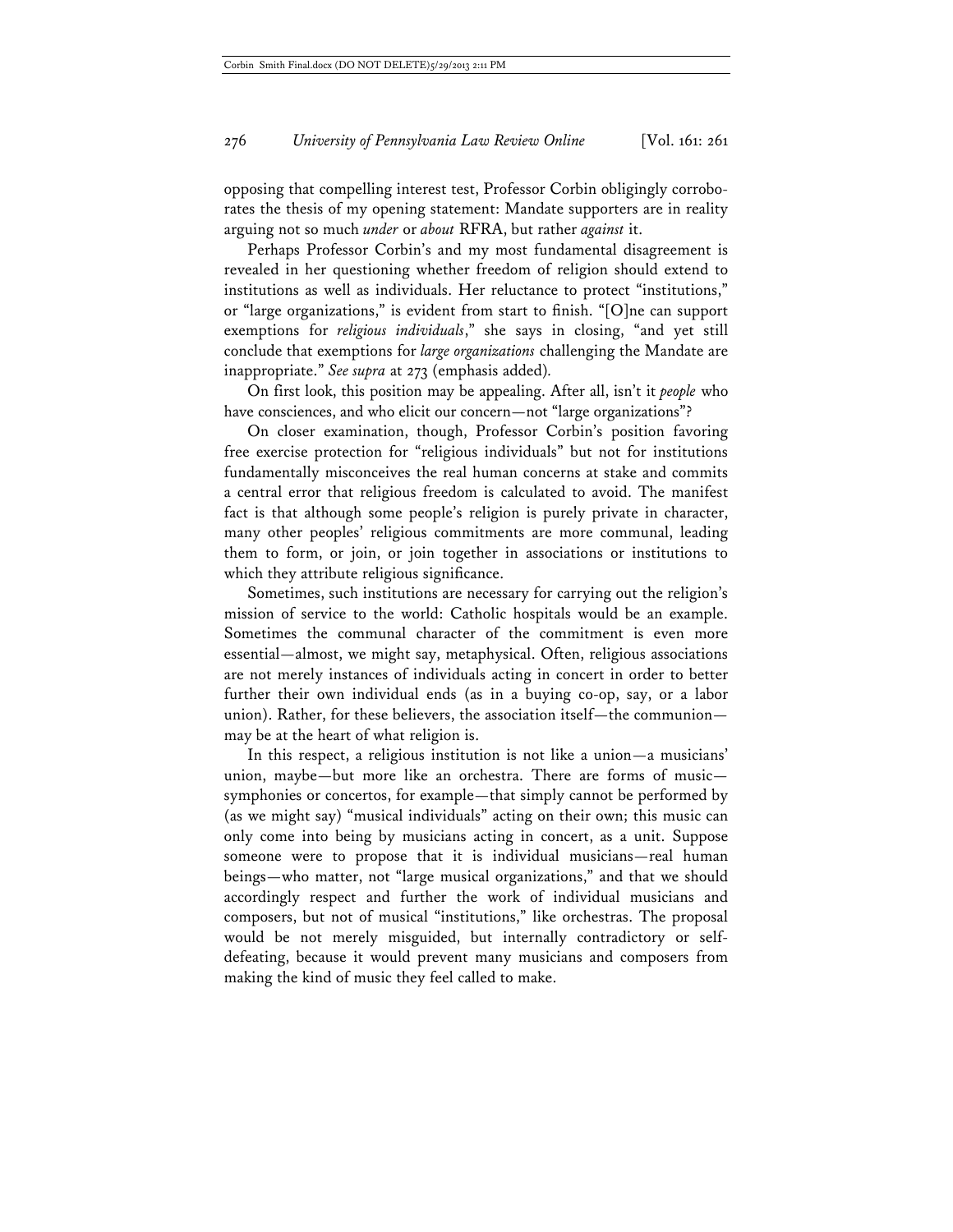Professor Corbin's preference for protecting "religious individuals" but not religious institutions is misguided in much the same way. Viewed merely as abstract, impersonal entities, "institutions" and "organizations" may not elicit our concern. We care, maybe, about persons. But to deny free exercise protection to such institutions and organizations is to frustrate the free exercise *of persons*—of the very "religious individuals" about whom Professor Corbin expresses concern.

It is true, of course, that people in religious institutions will sometimes disagree, with their leaders and with each other. (Just as people in musical groups—or business associations, or political parties, or pretty much any collective human enterprise—will often disagree.) And such disagreements can present challenges both for the associations themselves and, sometimes, for the law. Dissenters often find that their disagreements are sufficiently substantial that they choose to leave an institution; at least in the area of religion, our law categorically protects their right to do so. But insofar as such associations serve vital human purposes—purposes valuable to *the individuals* who compose the associations—the existence of disagreement is no reason to deny recognition or protection to the associations.

To be sure, many people—Professor Corbin may be one—incline toward more private or atomistic forms of religion. That is their right: our commitment to religious freedom, manifest both in the First Amendment and in RFRA, respects and protects that more inward-looking inclination. But our commitment does not impose such privatistic preferences (or permit Professor Corbin and like-minded believers to impose them) any more than it permits the more communally-oriented believers to impose *their* religious preferences. Such imposition is impermissible, from whichever direction it may come. That, surely, is what religious freedom means.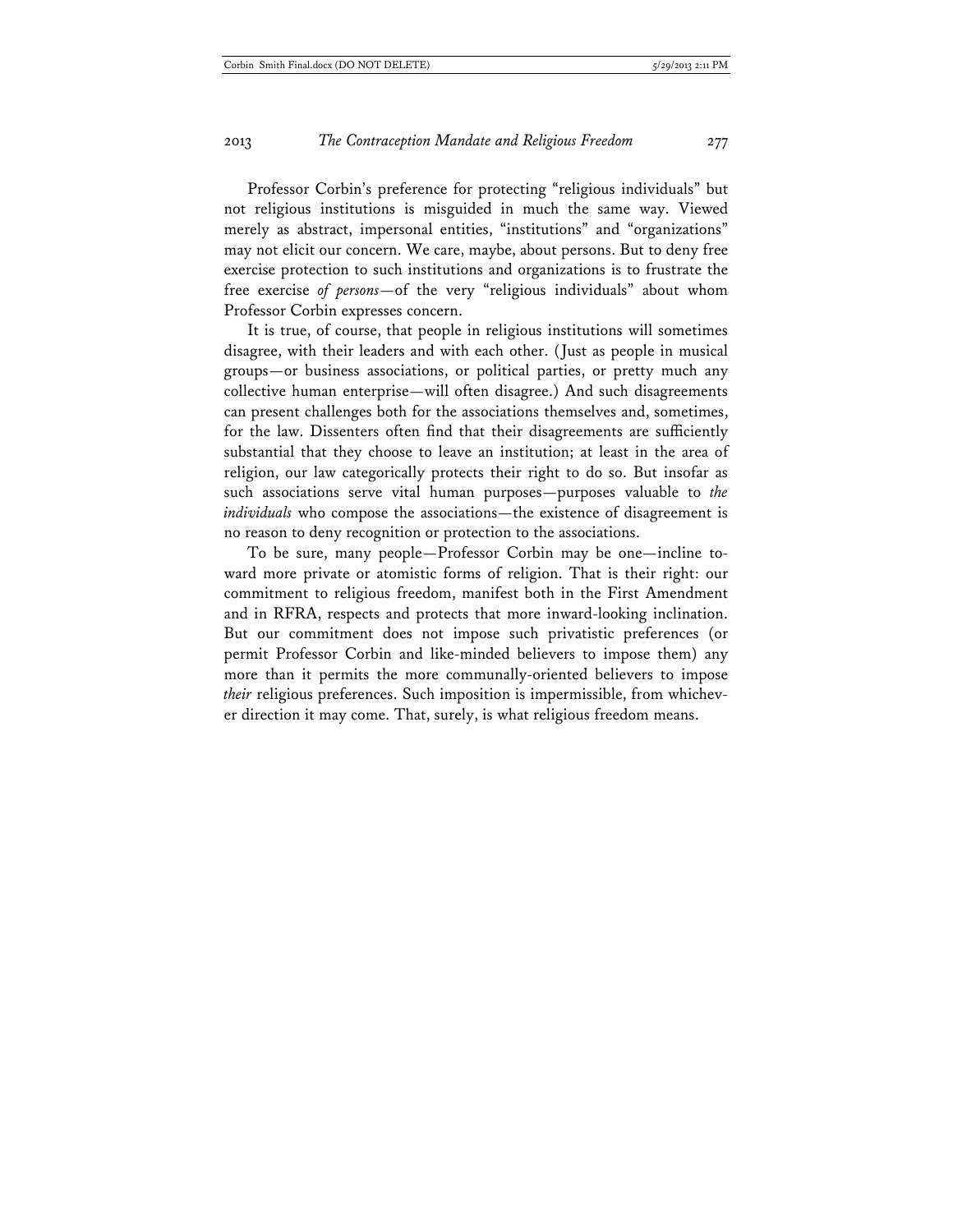### CLOSING STATEMENT

### *Sincere is Not Substantial and a Corporation Is Not an Orchestra*

### CAROLINE MALA CORBIN

According to Professor Smith, regardless of whether the religious plaintiff is an individual or an institution, courts should defer to subjective claims of substantial burden, and any attempt to apply objective limits implies hostility towards RFRA. Subjecting every law challenged as a substantial burden on religion to strict scrutiny is what RFRA contemplates, he continues, and to fear the consequences is to conjure up a "parade of horribles" that will never come to pass. *See supra* at 275-76. Yet courts adopt objective legal tests all the time for reasons other than hostility. Nor is the "parade of horribles" entirely theoretical: Indeed, one might argue that the parade is well underway when a court can entertain the notion that a secular, for-profit corporation has a religious "conscience" that is substantially burdened by offering comprehensive health insurance. *See, e.g.*, *Grote v. Sebelius*, 708 F.3d 850, 855 (7th Cir. 2013) (staying application of Mandate to manufacturer of vehicle safety systems); *Korte v. Sebelius*, No. 12-3841, 2012 WL 6757353, at \*5 (7th Cir. Dec. 28, 2012) (same for construction firm); *Legatus v. Sebelius*, No. 12-12061, 2012 WL 5359630, at \*15 (E.D. Mich. Oct. 31, 2012) (same for business selling outdoor power equipment); *Newland v. Sebelius*, 881 F. Supp. 2d 1287, 1295 (D. Colo. 2012) (same for manufacturer of HVAC equipment).

### I. ABSOLUTE DEFERENCE TO A SUBJECTIVE VIEW OF RELIGIOUS BURDEN

Professor Smith argues that "[r]eligious freedom . . . means that no outsider—and certainly not the government—gets to tell me what my faith is, or what it does or does not prohibit." *See supra* at 275. This is quite true. If someone believes their religion condemns abortion, it is not the government's place to conclude otherwise. But not all perceived burdens equal a "substantial burden" for legal purposes. That is, a court decision that a law does not impose a "substantial burden" under RFRA does not mean that the government is asserting superior theological knowledge. Rather, it is a judgment that the government does not consider the burden the type that triggers strict scrutiny. Professor Smith would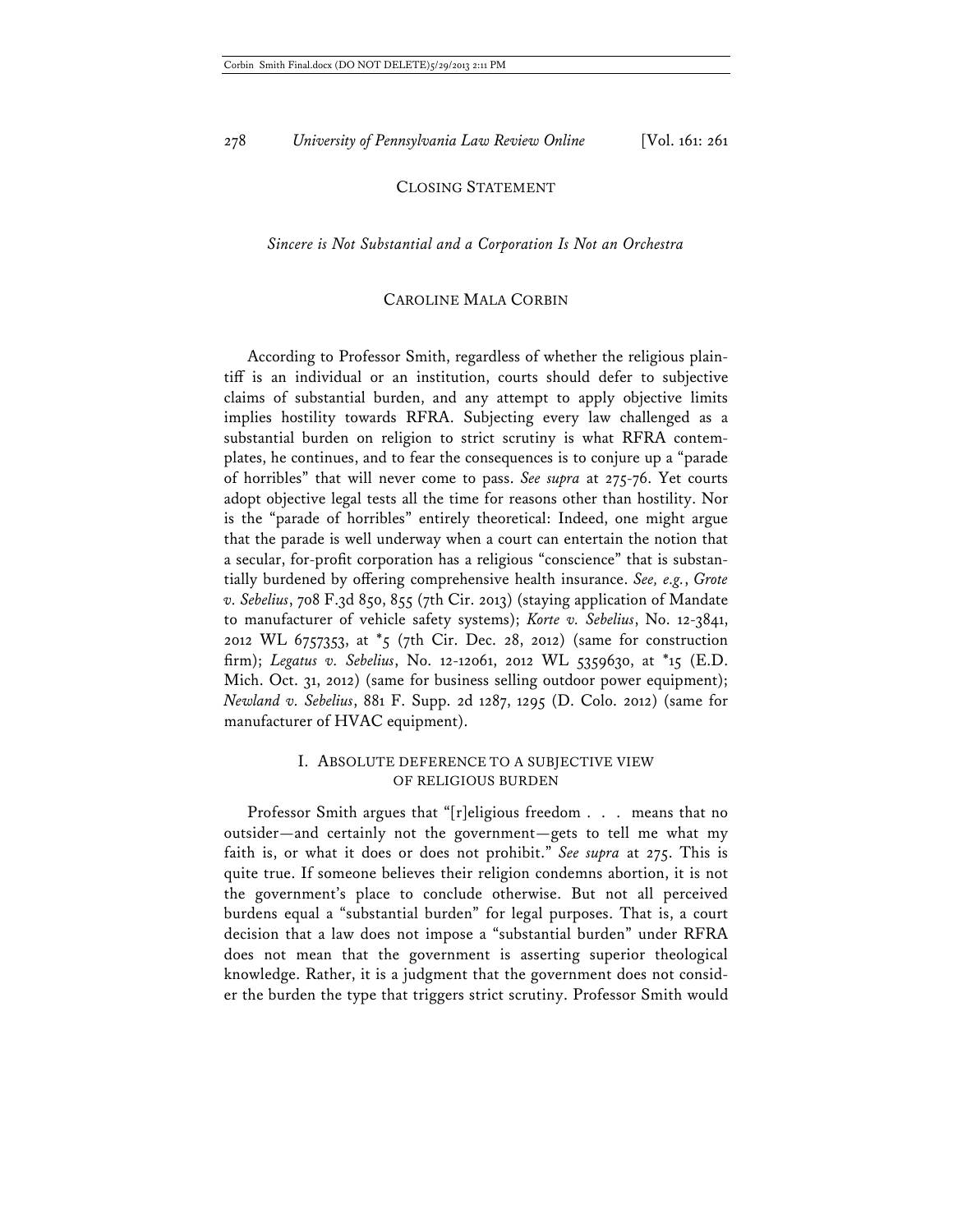like to conflate every alleged burden with a "substantial burden" under RFRA. But they are not necessarily the same.

As RFRA makes explicit, the law's strict scrutiny provision is triggered only by *substantial* burdens on religion, not *all* burdens on religion. To simply assume a substantial burden whenever someone claims one exists essentially reads out that requirement. Without some objective evaluation of burden, all burdens would become eligible for accommodation. Would this really be so bad? Consider a couple of scenarios.

Scenario number one: Imagine that Plan B is not an abortifacient. (It is not.) Assume too that every reputable scientific study to examine Plan B's mechanism concludes that it works not by preventing fertilized eggs from implanting but by immobilizing sperm and stopping ovulation in the first instance. *See, e.g.*, Julie Rovner, *Morning-After Pills Don't Cause Abortion, Studies Say*, NPR (Feb. 21, 2013, 5:04 PM), http://www.npr.org/ blogs/health/2013/02/22/172595689/morning-after-pills-dont-cause-abortionstudies-say. And for the sake of argument, let's assume there is no debate in the scientific community about this scientific fact. *See, e.g.*, Jamie Manson, *What an Abortifacient Is–And What It Isn't*, NATIONAL CATHOLIC REPORTER (Feb. 20, 2012), http://ncronline.org/blogs/grace-margins/what-abortifacientand-what-it-isnt. Accordingly, Plan B is contraception and covered by the Contraception Mandate. Now imagine that a plaintiff rejects these scientific findings as inconclusive and maintains that Plan B is an abortifacient and consequently believes, sincerely, that providing it to employees violates his religious conscience. Under Professor Smith's subjective approach where the government dare not question anyone's conclusion that a law imposes a substantial burden—the employer should be exempt from the Mandate unless it passes strict scrutiny.

Scenario number two: Plaintiffs, owners and managers of a secular, forprofit corporation, view their company as an extension of themselves. As a result, they sincerely believe that their company's subsidization of contraception contravenes their religious obligations and imposes a substantial religious burden on them as individuals. As a matter of law, however, corporations and their owners are entirely separate legal entities. This division is actually the point of incorporation: "Incorporation's basic purpose is to create a distinct legal entity with legal rights, obligations, powers, and privileges different from those of the natural individuals who created it, who own it, or whom it employs." *Cedric Kushner Promotions, Ltd. v. King*, 533 U.S. 158, 163 (2001). Consequently, for owners to argue that requiring their corporations to pay for contraception is akin to forcing them to pay ignores the basic, legal structure of the corporation. The corporation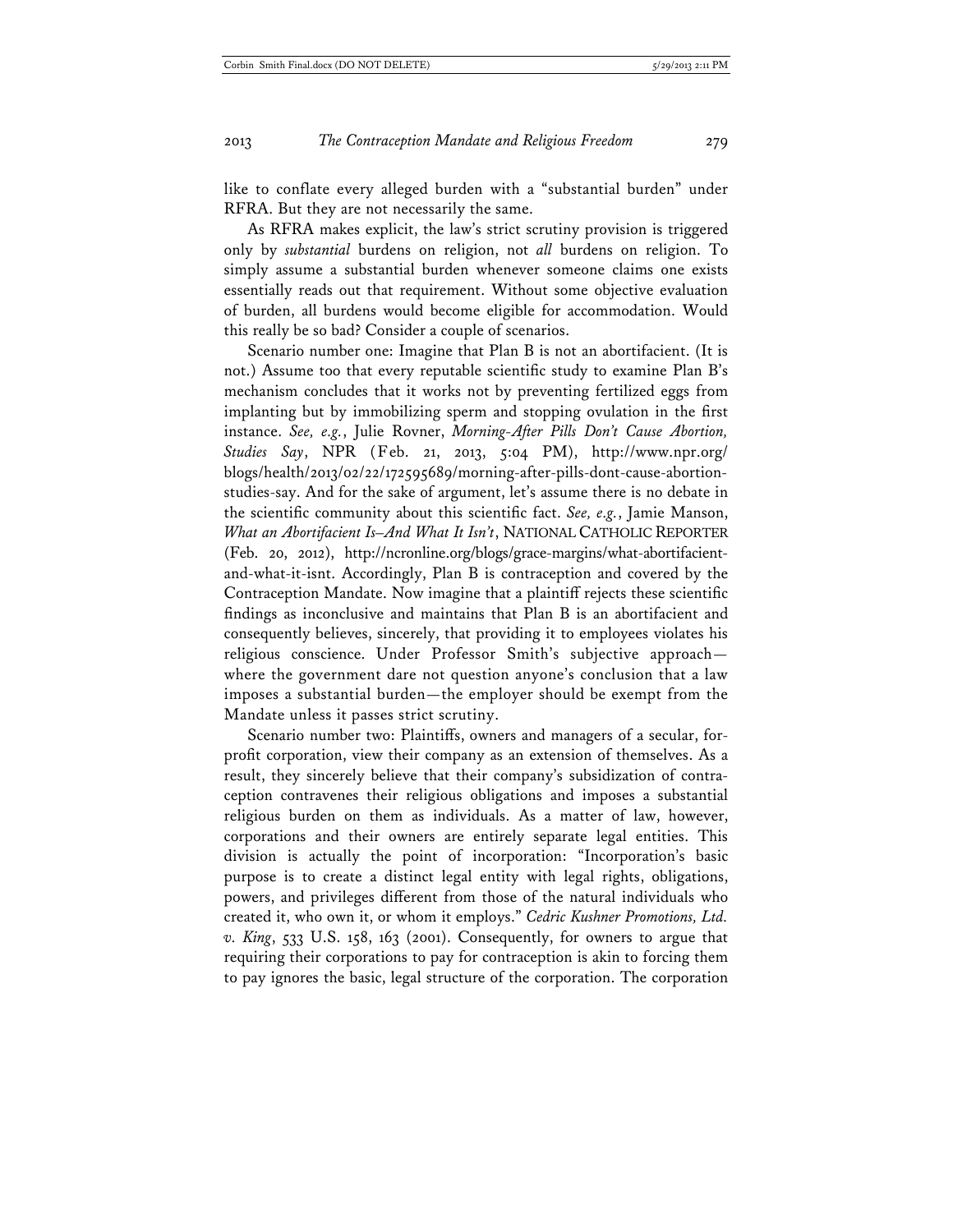is not the alter ego of the owner; the corporation's money is not the owner's money. On the contrary, owners who treat corporate funds as their own would find themselves in a great deal of trouble. As Judge Ilana Rovner observed, "So long as the business's liabilities are not the [plaintiff's] liabilities—which is the primary and invaluable privilege conferred by the corporate form—neither are the business's expenditures the [plaintiffs]' own expenditures." *Grote*, 708 F. 3d at 858 (Rovner, J., dissenting).

Should courts ignore science and accept the claim that providing Plan B violates deeply held religious beliefs against abortion? Likewise, when a business owner complains of a substantial burden, should courts ignore hornbook law that a corporation is not the alter ego of its owner? In both cases, the subjective claim of substantial religious burden may well be sincere. In both cases, however, it ought to be rejected. In doing so the government is not claiming to know the plaintiff's religious beliefs better than the plaintiff. In the first scenario, a court can assume religious opposition to abortion (even if broadly defined to include preventing implantation), but still find that, as a matter of science, Plan B it is not an abortifacient. In the second scenario, a court would not be disputing religious tenets but acknowledging that, as a matter of law, the corporation is a distinct legal entity. And once it is accepted that there are objective limits to the burdens the state must contemplate accommodating, why shouldn't the state decide that some burdens are, objectively speaking, simply too attenuated for purposes of RFRA?

In fact, courts have not only the ability but the responsibility to evaluate whether the burdens caused by the Contraception Mandate are substantial enough to merit accommodation under RFRA. After all, it is not just the rights of employers that are at stake, but the rights of their employees. Accommodating employers imposes costs on their employees. As discussed in my first reply, religiously motivated restrictions on health care implicates employees' equality and religious liberty. The suggestion that unhappy workers will simply seek employment elsewhere overlooks economic reality and the huge power imbalance between employers and employees. In any event, to require employee-protective laws to pass strict scrutiny when the burden is slight for the employers seeking to circumvent them is not the balance RFRA envisioned.

### A. *Corporations as religious institutions*

So far this second reply has focused on actual people seeking the protection of RFRA, whether they are the head of a religiously affiliated organization or the owner of a company. But what if the plaintiff is not a natural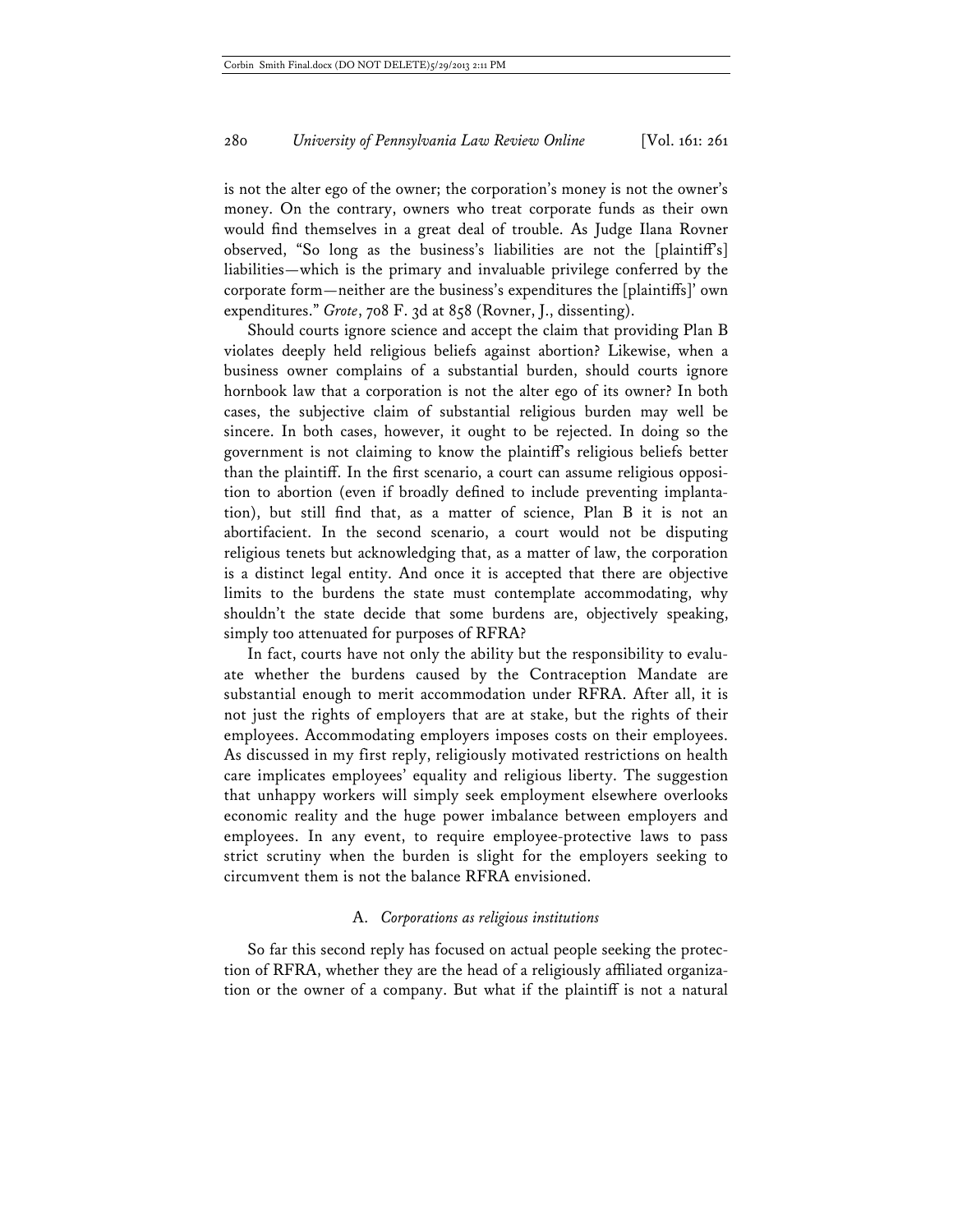person but an institutional "person"? Professor Smith correctly observes that some people honor their religious commitments communally. His metaphor of musicians playing together in an orchestra is lovely and may well mirror people's experience of their church, synagogue, mosque or other voluntary religious association. *See supra* at 276. Nonetheless, these types of voluntary institutions are not the institutions seeking exemptions under RFRA. Religious organizations like churches, synagogues, and mosques are not at issue in Contraception Mandate cases (or my discussion of them) because they are exempt. The Mandate does not apply to them.

The institutions seeking exemption from the Contraception Mandate are not voluntary associations but nonprofit and for-profit corporations. They are not composed of voluntary members uniting around a common religious vision; they are composed of employers and employees. Of course, it is possible that some employees view themselves as participating in a collective religious enterprise. But many of them do not. Instead, many do not share their employer's faith and they show up for work in order to earn a living. They include factory workers, nurse's aides, store managers, sales associates, drivers, food packers, custodial staff, and administrative assistants, among others, who depend on their paycheck and benefits to take care of themselves and their families. For many, their job is not a religious experience but a way to survive. Whatever may be said about voluntary members and religious associations, it does not translate to employees and corporations.

### **CONCLUSION**

Religious liberty is a fundamental value in our society. But it is not the only value: Equality is as fundamental. Adding equality to the equation means first, employers should not be able to presumptively override the equal rights of their employees. And second, when arguing in favor of religious liberty, it is important to ensure that the right to religious liberty does not accrue only to the elite. Exempting for-profit corporations from the Contraception Mandate would allow the (more powerful) owners to force their religious views onto their (less powerful) workers who may hold entirely different beliefs. It would be a shame if yet another aspect of the American dream were reserved for those at the top at the expense of everyone else.